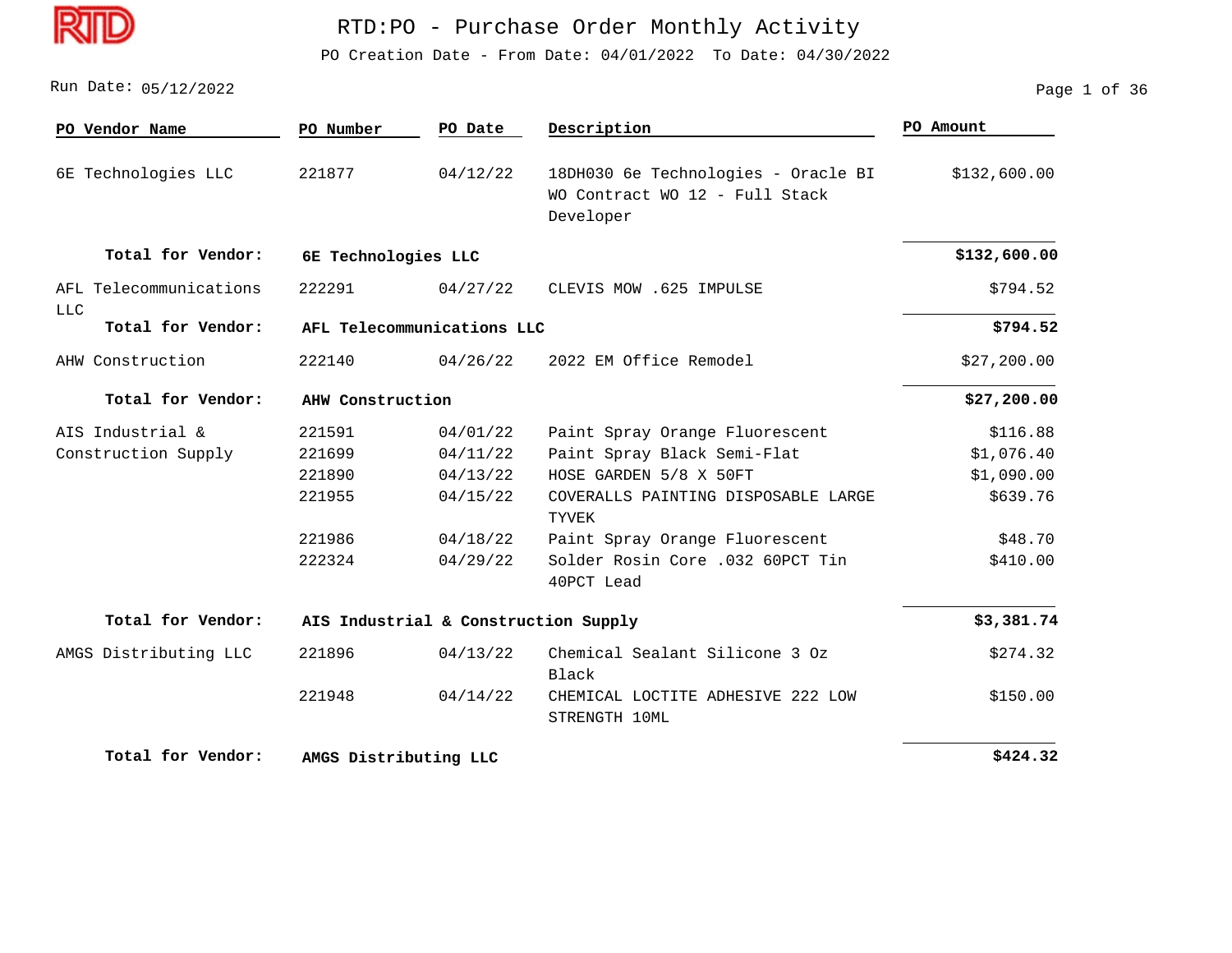

PO Creation Date - From Date: 04/01/2022 To Date: 04/30/2022

Run Date: 05/12/2022 2013 Page 2 of 36

| PO Vendor Name           | PO Number                | PO Date                      | Description                                                      | PO Amount    |  |
|--------------------------|--------------------------|------------------------------|------------------------------------------------------------------|--------------|--|
| Airgas Inc               | 221666                   | 04/07/22                     | MASK HALF RESPIRATOR SIZE MED /<br>LARGE WELDING                 | \$349.36     |  |
|                          | 221895                   | 04/13/22                     | Gloves Leather Palm Womens Small                                 | \$290.16     |  |
|                          | 222030                   | 04/20/22                     | GLOVES XL BLACK STALLION REVCO                                   | \$182.04     |  |
|                          | 222079                   | 04/22/22                     | Welding Wire Stainless Steel .035<br>ER308 25LB Migtectic        | \$256.41     |  |
| Total for Vendor:        | Airgas Inc               |                              |                                                                  | \$1,077.97   |  |
| Alcam Metal Distributors | 221956                   | 04/15/22                     | ALUMINUM SHEET .0125 X 36IN X 96IN                               | \$8,400.00   |  |
| Inc                      | 222066                   | 04/22/22                     | Stock Steel Flat 1 X 1/8 X 20FT                                  | \$282.00     |  |
| Total for Vendor:        |                          | Alcam Metal Distributors Inc |                                                                  |              |  |
| Alfred Benesch & Company | 221880                   | 04/12/22                     | 16D0030 WO #26 2022 DUS Bridge<br>Insp.                          | \$19,977.08  |  |
|                          | 221881                   | 04/12/22                     | 16D0030 WO #27 2022 NMRL Bridge<br>Insp.                         | \$85,447.25  |  |
|                          | 221882                   | 04/12/22                     | 16D0030 WO #28 2022 SW Freight<br>Bridge Insp.                   | \$61,979.46  |  |
|                          | 221883                   | 04/12/22                     | 16D0030 WO #29 2022 LRT Bridge<br>Insp.                          | \$43,859.55  |  |
|                          | 222114                   | 04/25/22                     | 16D0030 WO #30 2022 Light Rail<br>Bridge Inspections 16D0030-030 | \$58,508.01  |  |
| Total for Vendor:        | Alfred Benesch & Company |                              |                                                                  | \$269,771.35 |  |
| Allied Electronics, Inc. | 221648                   | 04/06/22                     | Tool Pin Remover Red Veam LRV                                    | \$921.72     |  |
|                          | 221650                   | 04/06/22                     | Clip Alligator Test 3/4 Opening 75A                              | \$182.40     |  |
|                          | 221730                   | 04/12/22                     | Chemical Cleaner Degreaser Shower<br>Blue                        | \$154.72     |  |
| Total for Vendor:        | Allied Electronics, Inc. |                              |                                                                  | \$1,258.84   |  |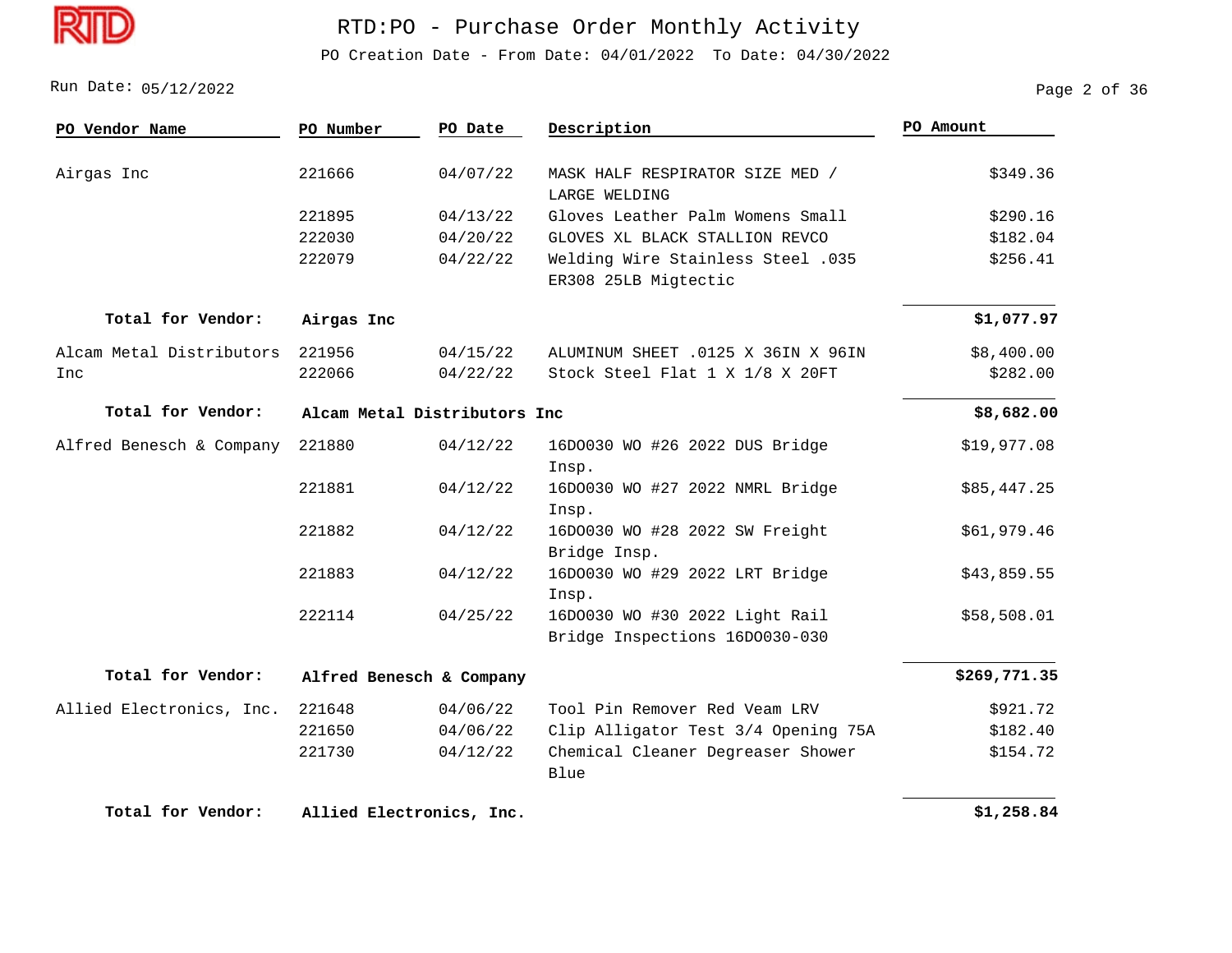

PO Creation Date - From Date: 04/01/2022 To Date: 04/30/2022

Run Date: 05/12/2022 Page 3 of 36

| PO Vendor Name                  | PO Number          | PO Date                      | Description                                                                                 | PO Amount   |
|---------------------------------|--------------------|------------------------------|---------------------------------------------------------------------------------------------|-------------|
| Alstom Signaling                | 221607             | 04/04/22                     | Ect VTI-2S MOW LRV                                                                          | \$24,970.00 |
| Operation<br>Total for Vendor:  |                    | Alstom Signaling Operation   |                                                                                             | \$24,970.00 |
| Altro USA Inc                   | 221638             | 04/05/22                     | FLOORING 5000 WHITE STANDEE LINE<br>3.5IN X 48IN                                            | \$223.20    |
| Total for Vendor:               | Altro USA Inc      |                              |                                                                                             | \$223.20    |
| American Moving Parts<br>LLC    | 221580             | 04/01/22                     | SENSOR 1990 1500 3600 3700 ABS ALL<br>AXLES 1400 5000 6000 FRONT BRAKE 90<br><b>DEGREES</b> | \$2,998.00  |
| Total for Vendor:               |                    | American Moving Parts LLC    |                                                                                             | \$2,998.00  |
| American Seating Company        | 222137             | 04/26/22                     | SEAT 3600 BACK ASY REG WALL S/S                                                             | \$755.08    |
| Total for Vendor:               |                    | American Seating Company     |                                                                                             | \$755.08    |
| Apex Design a Consor<br>Company | 222002             | 04/18/22                     | 17DH010 Apex Design (CONSOR) ITS WO<br>Contract - WO 38 Business Impact<br>Assessment       | \$77,719.00 |
| Total for Vendor:               |                    | Apex Design a Consor Company |                                                                                             | \$77,719.00 |
| Apex Fabrication                | 222305             | 04/28/22                     | BRACKET BRAKE AWAY SNOOPY COUPLER<br>LRV                                                    | \$549.60    |
| Total for Vendor:               | Apex Fabrication   |                              |                                                                                             | \$549.60    |
| Athletics & Beyond              | 221616             | 04/04/22                     | Athletics & Beyond - Fare Study -<br>Outreach -                                             | \$23,000.00 |
| Total for Vendor:               | Athletics & Beyond |                              |                                                                                             | \$23,000.00 |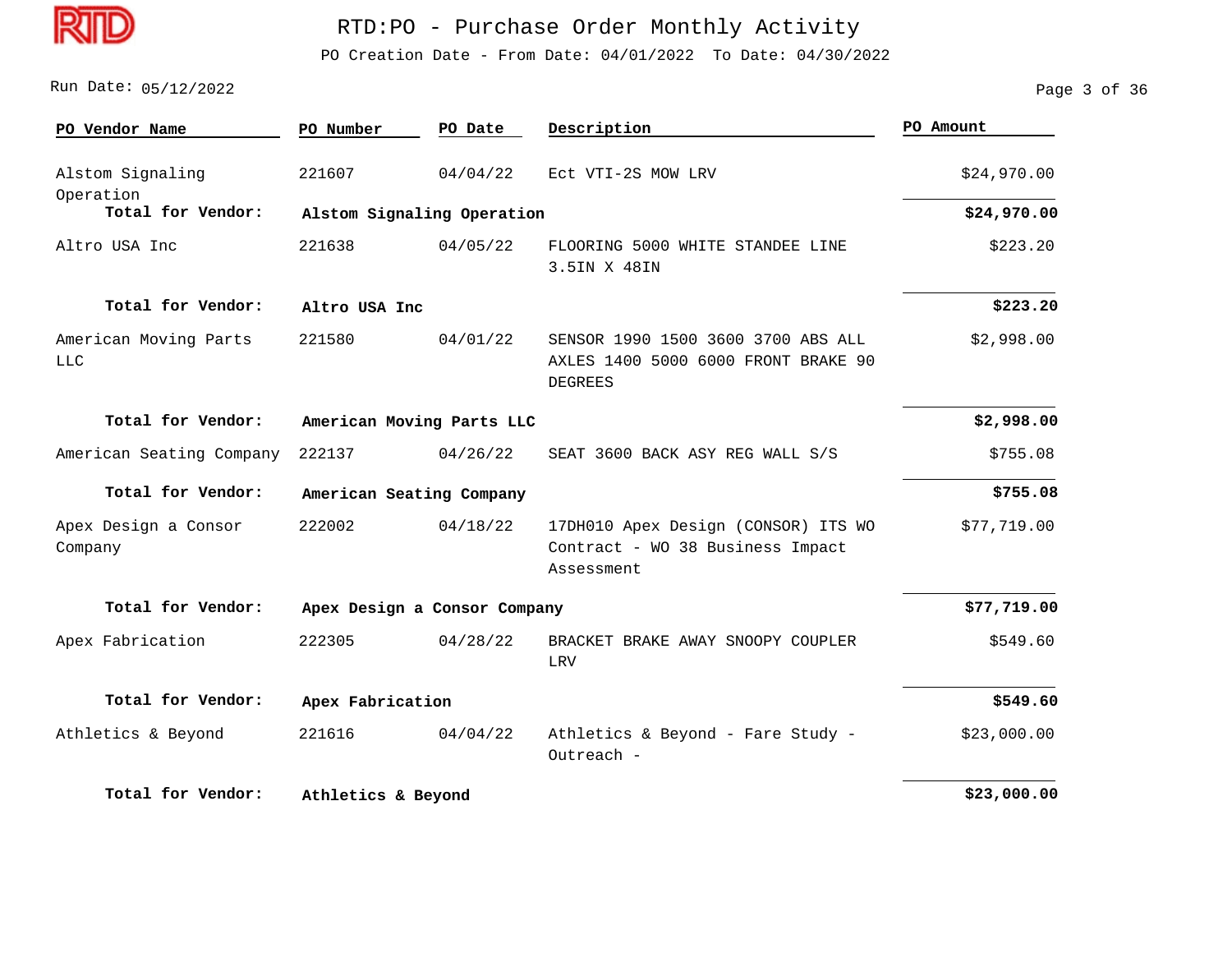D

#### RTD:PO - Purchase Order Monthly Activity

PO Creation Date - From Date: 04/01/2022 To Date: 04/30/2022

Run Date: 05/12/2022 Page 4 of 36

| PO Vendor Name               | PO Number                 | PO Date  | Description                                          | PO Amount   |
|------------------------------|---------------------------|----------|------------------------------------------------------|-------------|
| Auto-Motion-Shade            | 221889                    | 04/13/22 | SUNSHADE LRV<br>DEN I-VII BLIND DRIVER<br>WINDSHIELD | \$1,390.20  |
| Total for Vendor:            | Auto-Motion-Shade         |          |                                                      | \$1,390.20  |
| Automationdirect.Com<br>Inc. | 221614                    | 04/04/22 | CONVERTER LRV DEN I-VIII EVENT<br>RECORDER GPS       | \$930.00    |
| Total for Vendor:            | Automationdirect.Com Inc. |          |                                                      | \$930.00    |
| BDI<br>Inc                   | 222106                    | 04/25/22 | Chemical Cleaner Electrical Super<br>140 Degreaser   | \$207.48    |
| Total for Vendor:            | <b>BDI Inc</b>            |          |                                                      | \$207.48    |
| BO's Brewed Coffee           | 221656                    | 04/06/22 | Employee Apprication - Coffee<br>Stations            | \$11,557.00 |
| Total for Vendor:            | BO's Brewed Coffee        |          |                                                      | \$11,557.00 |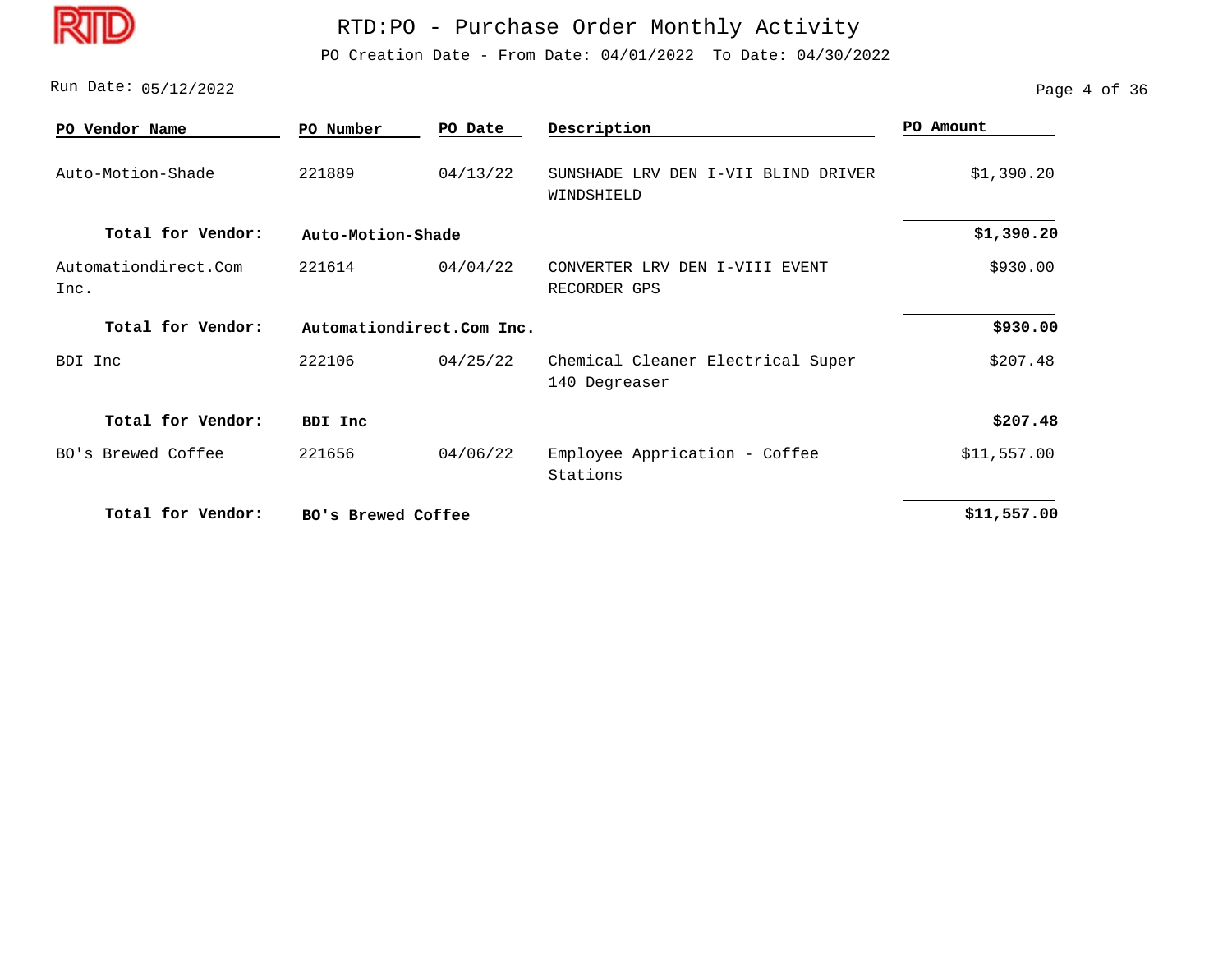

PO Creation Date - From Date: 04/01/2022 To Date: 04/30/2022

Run Date: 05/12/2022 Page 5 of 36

| PO Vendor Name                         | PO Number           | PO Date                             | Description                                                      | PO Amount   |
|----------------------------------------|---------------------|-------------------------------------|------------------------------------------------------------------|-------------|
|                                        |                     |                                     |                                                                  |             |
| BYD Coach & Bus LLC                    | 221581              | 04/01/22                            | HEATER 1650 FLOOR PTC RADIATOR 1                                 | \$1,621.62  |
|                                        | 221686              | 04/08/22                            | SWITCH 1650 R GEAR                                               | \$220.20    |
|                                        | 221701              | 04/11/22                            | DEFROST 1650 ELECTRIC                                            | \$2,786.28  |
|                                        | 221897              | 04/13/22                            | PLATE 1650 BUSHING RETAINER REAR<br>STABILIZER BAR               | \$399.60    |
|                                        | 221953              | 04/15/22                            | MODULE 1650 MASTER CONTROL MPX                                   | \$2,206.43  |
|                                        | 222016              | 04/20/22                            | CALIPER 1650 RH CURBSIDE FRONT<br>BRAKING ASSY                   | \$8,197.20  |
|                                        | 222069              | 04/22/22                            | CONTROLLER 1650 DEFROST                                          | \$308.70    |
|                                        | 222216              | 04/27/22                            | BUMPER 1650 5000 6000 FRONT MODULE<br><b>CENTER</b>              | \$359.13    |
|                                        | 222322              | 04/29/22                            | PANEL 1650 END CSF & SSR                                         | \$1,132.08  |
| Total for Vendor:                      | BYD Coach & Bus LLC |                                     |                                                                  | \$17,231.24 |
| Batteries Plus LLC                     | 222009              | 04/19/22                            | BATTERY MARINE AGM 750 CCA GROUP 34                              | \$9,300.00  |
|                                        | 222054              | 04/21/22                            | BATTERY 1500 3600 3700 8D TOP<br>THREADED STUD TERMINAL 1425 CCA | \$12,600.00 |
|                                        | 222231              | 04/27/22                            | ADAPTER SAE BATTERY POST BRASS<br>POLARITY SPECIFIC PAIR         | \$400.00    |
| Total for Vendor:                      | Batteries Plus LLC  |                                     |                                                                  | \$22,300.00 |
| Battery Systems Inc                    | 221709              | 04/11/22                            | BATTERY MARINE AGM 750 CCA GROUP 34                              | \$8,640.00  |
| Total for Vendor:                      | Battery Systems Inc |                                     |                                                                  | \$8,640.00  |
| Bearings & Industrial<br>Supply Co Inc | 222301              | 04/28/22                            | BEARING 1800 6000 9300 ISL ALT<br>SUPPORT ARM                    | \$181.00    |
| Total for Vendor:                      |                     | Bearings & Industrial Supply Co Inc |                                                                  |             |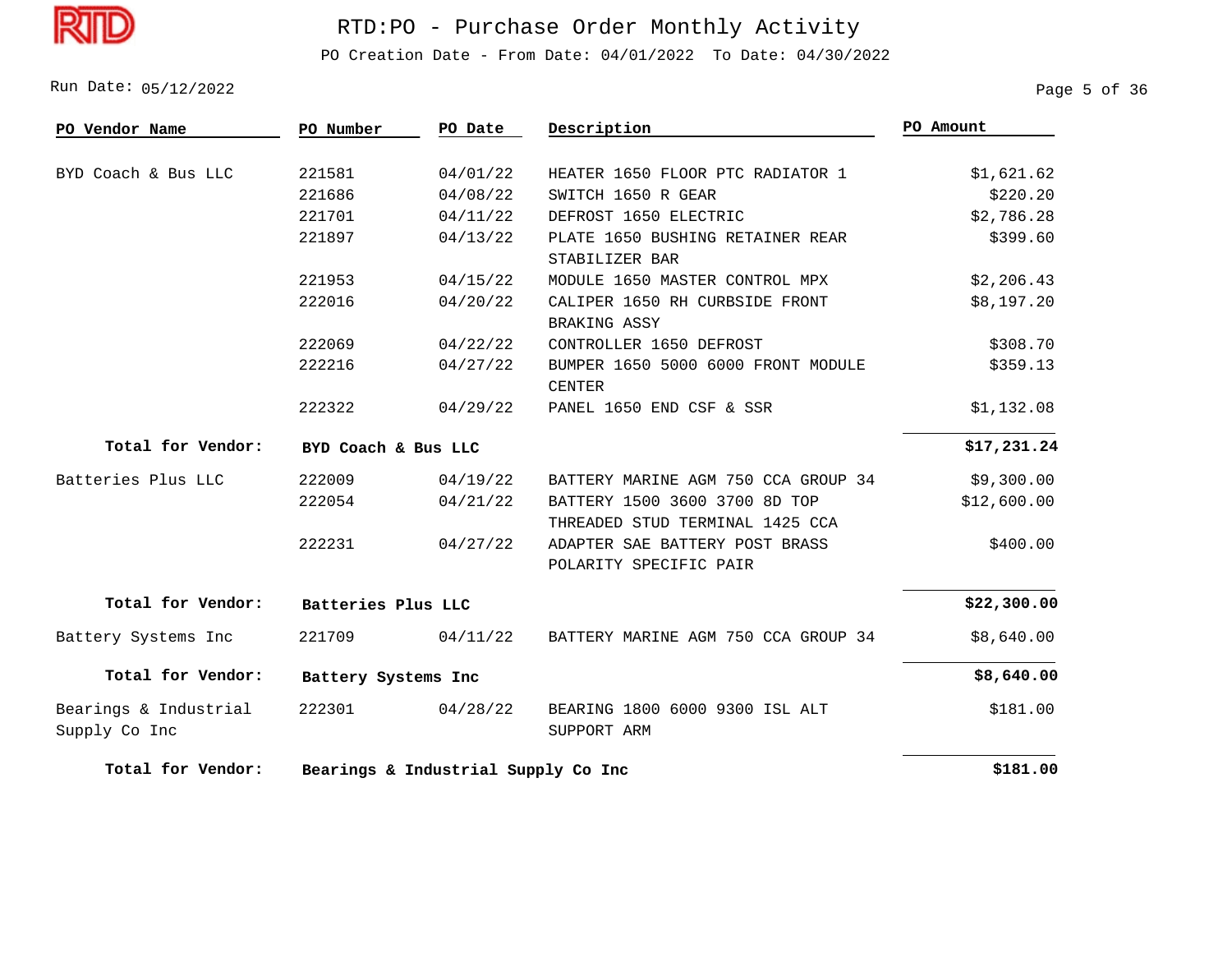

PO Creation Date - From Date: 04/01/2022 To Date: 04/30/2022

Run Date: 05/12/2022 Page 6 of 36

| PO Vendor Name           | PO Number      | PO Date                  | Description                         | PO Amount    |
|--------------------------|----------------|--------------------------|-------------------------------------|--------------|
|                          |                |                          |                                     |              |
| Bron Tapes Inc           | 221700         | 04/11/22                 | Weatherstrip 1/4 X 1 X 35-50FT      | \$297.50     |
|                          | 222215         | 04/27/22                 | TAPE VHB 1 INCH X 36 YD WHITE       | \$1,339.65   |
|                          |                |                          | <b>DOUBLE SIDED</b>                 |              |
| Total for Vendor:        | Bron Tapes Inc |                          |                                     | \$1,637.15   |
| Central Bag & Burlap Co. | 222217         | 04/27/22                 | Wrap Bubble Packaging 6FT Tall      | \$1,019.40   |
| Total for Vendor:        |                | Central Bag & Burlap Co. |                                     | \$1,019.40   |
| City of Aurora           | 221974         | 04/15/22                 | IGA# 422DH022 - City of Aurora I-   | \$75,000.00  |
|                          |                |                          | 225 LRT Maintenance 2022            |              |
| Total for Vendor:        | City of Aurora |                          |                                     | \$75,000.00  |
| Colorado Custom Rock     | 221934         | 04/14/22                 | 19DT001 Colorado Custom Rock - 16th | \$26,853.16  |
| Corp                     |                |                          | St Mall Paver WO Contract - WO 57   |              |
|                          | 222117         | 04/25/22                 | 19DT001 Colorado Custom Rock - 16th | \$32,065.96  |
|                          |                |                          | St Mall Paver WO Contract WO 58     |              |
|                          | 222118         | 04/25/22                 | 19DT001 Colorado Custom Rock - 16th | \$31,763.33  |
|                          |                |                          | St Mall Granite Paver WO Contract - |              |
|                          |                |                          | <b>WO 59</b>                        |              |
|                          | 222119         | 04/25/22                 | 19DT001 Colorado Custom Rock - 16th | \$26, 281.20 |
|                          |                |                          | St Mall Granite Paver WO Contract - |              |
|                          |                |                          | WO 60                               |              |
|                          | 222120         | 04/25/22                 | 19DT001 Colorado Custom Rock - 16th | \$15,357.49  |
|                          |                |                          | St Mall Granite Paver WO Contract - |              |
|                          |                |                          | WO 61                               |              |

**Total for Vendor: Colorado Custom Rock Corp**

 **\$132,321.14**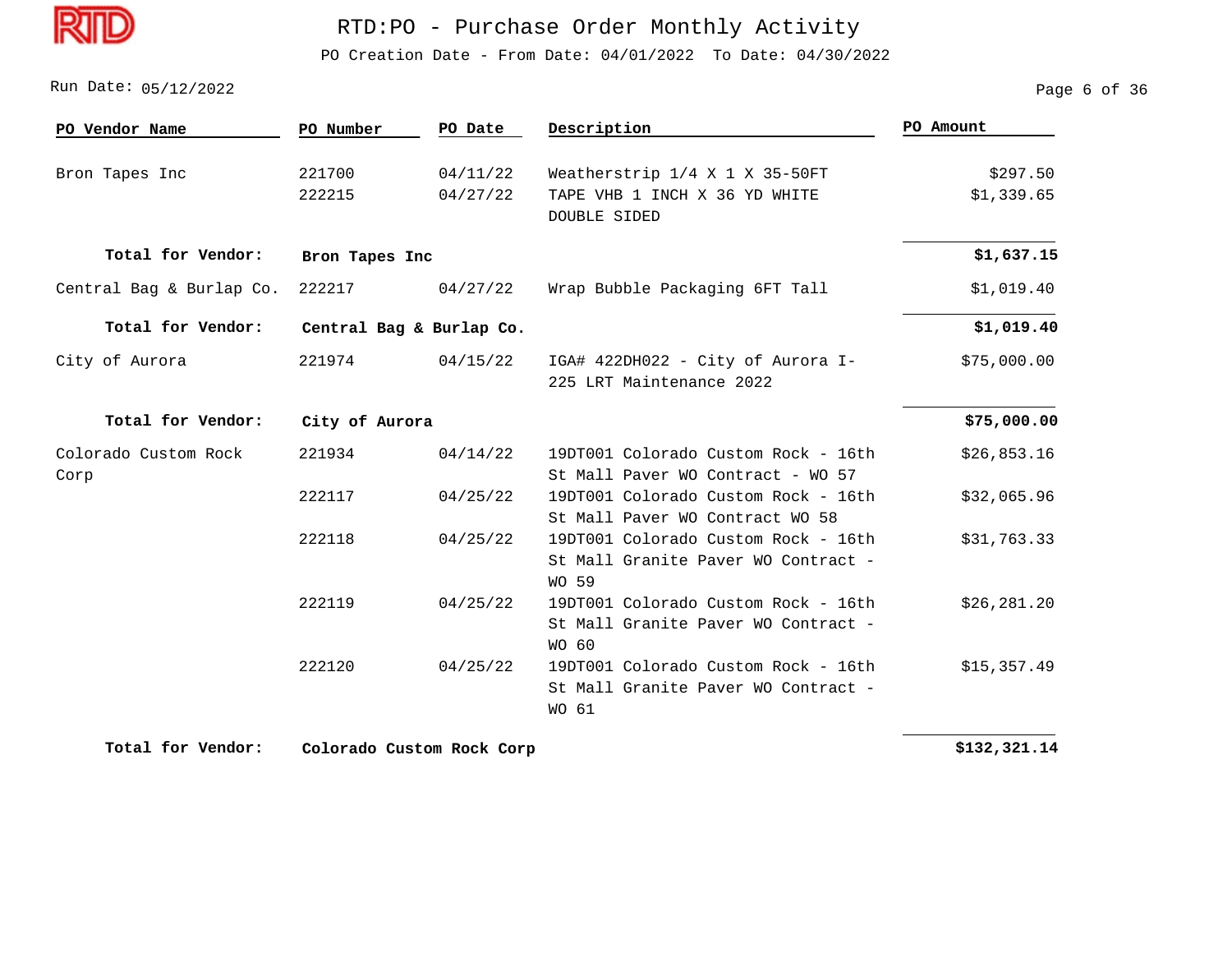

PO Creation Date - From Date: 04/01/2022 To Date: 04/30/2022

05/12/2022 Run Date: Page 7 of 36

| PO Vendor Name                       | PO Number                      | PO Date                    | Description                                                 | PO Amount   |
|--------------------------------------|--------------------------------|----------------------------|-------------------------------------------------------------|-------------|
| Colorado Fire Services<br><b>LLC</b> | 221987                         | 04/18/22                   | MSV 73156 - Recharge fire<br>extinguisher cylinders         | \$855.00    |
|                                      | 222080                         | 04/22/22                   | BATTERY FIRE SUP 1500 1800 3600<br>6000 9300 BACKUP         | \$1,820.00  |
| Total for Vendor:                    |                                | Colorado Fire Services LLC |                                                             | \$2,675.00  |
| Colorado Petroleum                   | 221722                         | 04/12/22                   | FLUID ANTIFREEZE 100 PERCENT<br>CONCENTRATE 55 GALLON       | \$1,650.00  |
|                                      | 221992                         | 04/18/22                   | FLUID ANTIFREEZE 100 PERCENT<br>CONCENTRATE 55 GALLON       | \$1,650.00  |
|                                      | 222067                         | 04/22/22                   | FLUID ANTIFREEZE 100 PERCENT<br>CONCENTRATE 55 GALLON       | \$1,650.00  |
| Total for Vendor:                    | Colorado Petroleum             |                            |                                                             | \$4,950.00  |
| Commuting Solutions                  | 222327                         | 04/29/22                   | - 2022 Agreement - Outreach<br>Services Commuting Solutions | \$15,000.00 |
| Total for Vendor:                    |                                | Commuting Solutions        |                                                             |             |
| Component Specialties,<br>Inc.       | 222218                         | 04/27/22                   | PLUG MALE 15A 125V 3 WIRE                                   | \$210.60    |
| Total for Vendor:                    | Component Specialties, Inc.    |                            |                                                             | \$210.60    |
| Conserve-A-Watt<br>Lighting, Inc.    | 221723                         | 04/12/22                   | LIGHT LED 15W A19 DIM 5000K<br>15W<br>A19 5000K LED ELITE   | \$373.50    |
| Total for Vendor:                    | Conserve-A-Watt Lighting, Inc. |                            |                                                             | \$373.50    |
| CounterTrade Products<br>Inc         | 221593                         | 04/01/22                   | DVR WINDOWS 10 OS                                           | \$24,644.60 |
| Total for Vendor:                    |                                | CounterTrade Products Inc  |                                                             | \$24,644.60 |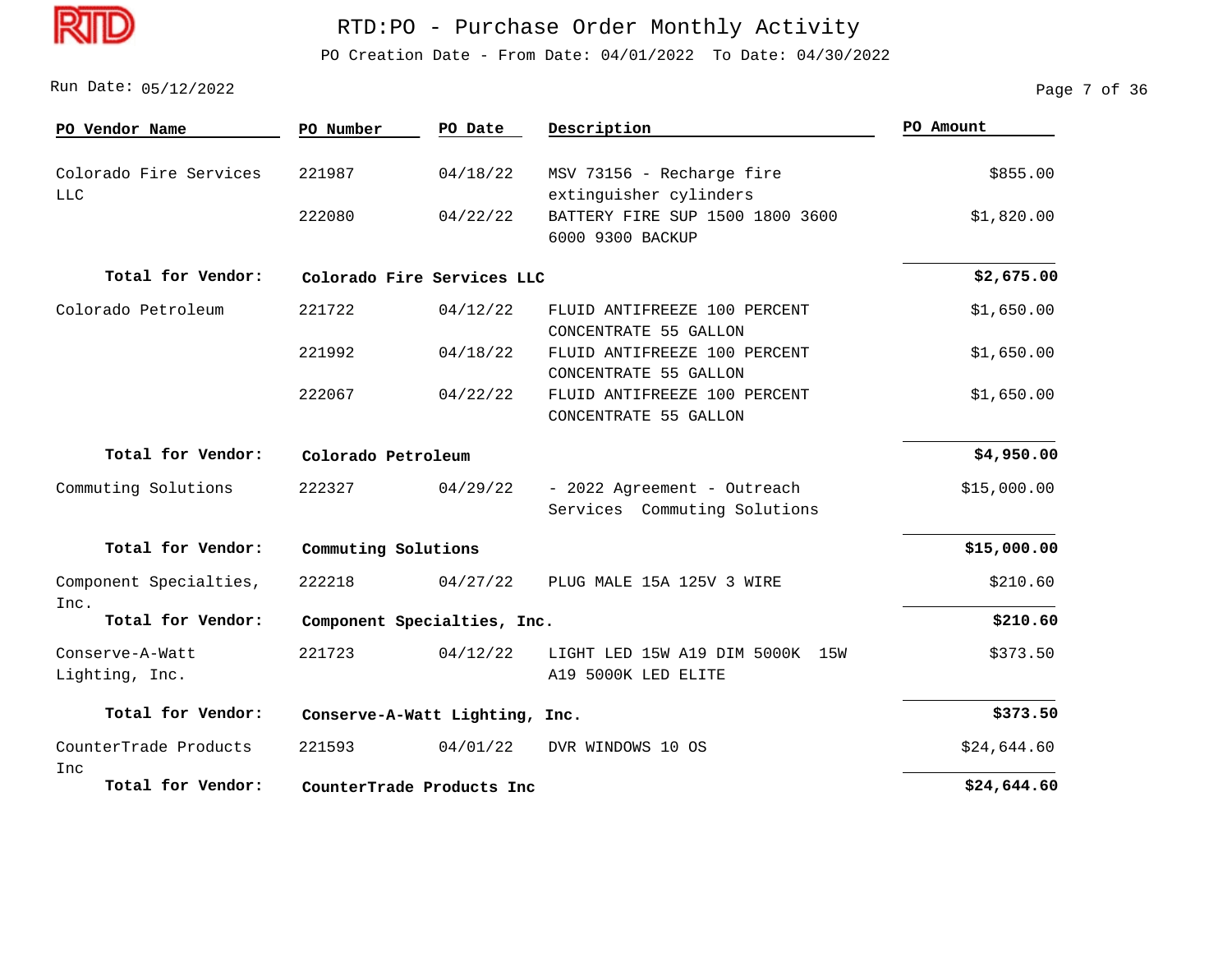

PO Creation Date - From Date: 04/01/2022 To Date: 04/30/2022

05/12/2022 Run Date: Page 8 of 36

| PO Vendor Name | PO Number | PO Date  | Description                                                            | PO Amount    |
|----------------|-----------|----------|------------------------------------------------------------------------|--------------|
|                |           |          |                                                                        |              |
| Cummins Inc    | 221582    | 04/01/22 | HARNESS 1800 5260-65 6000 6300 9300                                    | \$3,570.60   |
|                |           |          | 9400 ISL FUEL INJECTOR                                                 |              |
|                | 221583    | 04/01/22 | SEAL KIT 1800 6000 9300 9400 ISL<br>INSTALLATION TURBOCHARGER ACTUATOR | \$2,806.20   |
|                | 221611    | 04/04/22 | CONNECTION 6000 6300 6400 ENGINE                                       | \$1,076.26   |
|                |           |          | WATER INLET                                                            |              |
|                | 221621    | 04/05/22 | HOSE 6300 6400 9400 ISL FLEXIBLE                                       | \$770.89     |
|                |           |          | AIR HEATER EXCHANGE                                                    |              |
|                | 221652    | 04/06/22 | PUMP FUEL 1800 5260-5265 6000 9300                                     | \$3,972.68   |
|                |           |          | ISL TRANSFER                                                           |              |
|                | 221668    | 04/07/22 | INJECTOR 1800 6000 9300 ISL FUEL                                       | \$49,155.96  |
|                | 221702    | 04/11/22 | ACTUATOR 1800 5260-5265 6000 9300                                      | \$2,596.92   |
|                |           |          | 9400 ISL FUEL PUMP                                                     |              |
|                | 221869    | 04/12/22 | HEAD 1800 5260-65 6000 6300 9300                                       | \$775.80     |
|                |           |          | 9400 ISL LUBE OIL FILTER                                               |              |
|                | 221898    | 04/13/22 | SENSOR 6000 9300 TEMPERATURE                                           | \$10,742.92  |
|                |           |          | EXHAUST 24V DPF                                                        |              |
|                | 221957    | 04/15/22 | THERMOSTAT 1800 5260-5265 6000 6300                                    | \$3,171.38   |
|                |           |          | 9300 9400 ISL ENGINE W/GASKET                                          |              |
|                | 222017    | 04/20/22 | PUMP FUEL 1800 6000 6300 9300 9400                                     | \$25,739.28  |
|                |           |          | ISL COMPLETE ASSY                                                      |              |
|                | 222081    | 04/22/22 | ACTUATOR 3661-3674 VGT TURBO KIT                                       | \$1,639.10   |
|                | 222082    | 04/22/22 | PULLEY ALT 1990 5000 ISM IDLER                                         | \$3,216.60   |
|                | 222084    | 04/22/22 | ACTUATOR 1800 6000 9300 9400 ISL                                       | \$13,251.10  |
|                |           |          | TURBO KIT VGT                                                          |              |
|                | 222219    | 04/27/22 | COOLER 6000 9300 9400 KIT EGR                                          | \$12, 235.20 |
|                | 222220    | 04/27/22 | GASKET 1500 ISX AFTERTREATMENT                                         | \$488.85     |
|                |           |          | DEVICE DOSER                                                           |              |
|                | 222308    | 04/28/22 | BELT 6000 WATER PUMP                                                   | \$3,929.00   |

**Total for Vendor: Cummins Inc**

 **\$139,138.74**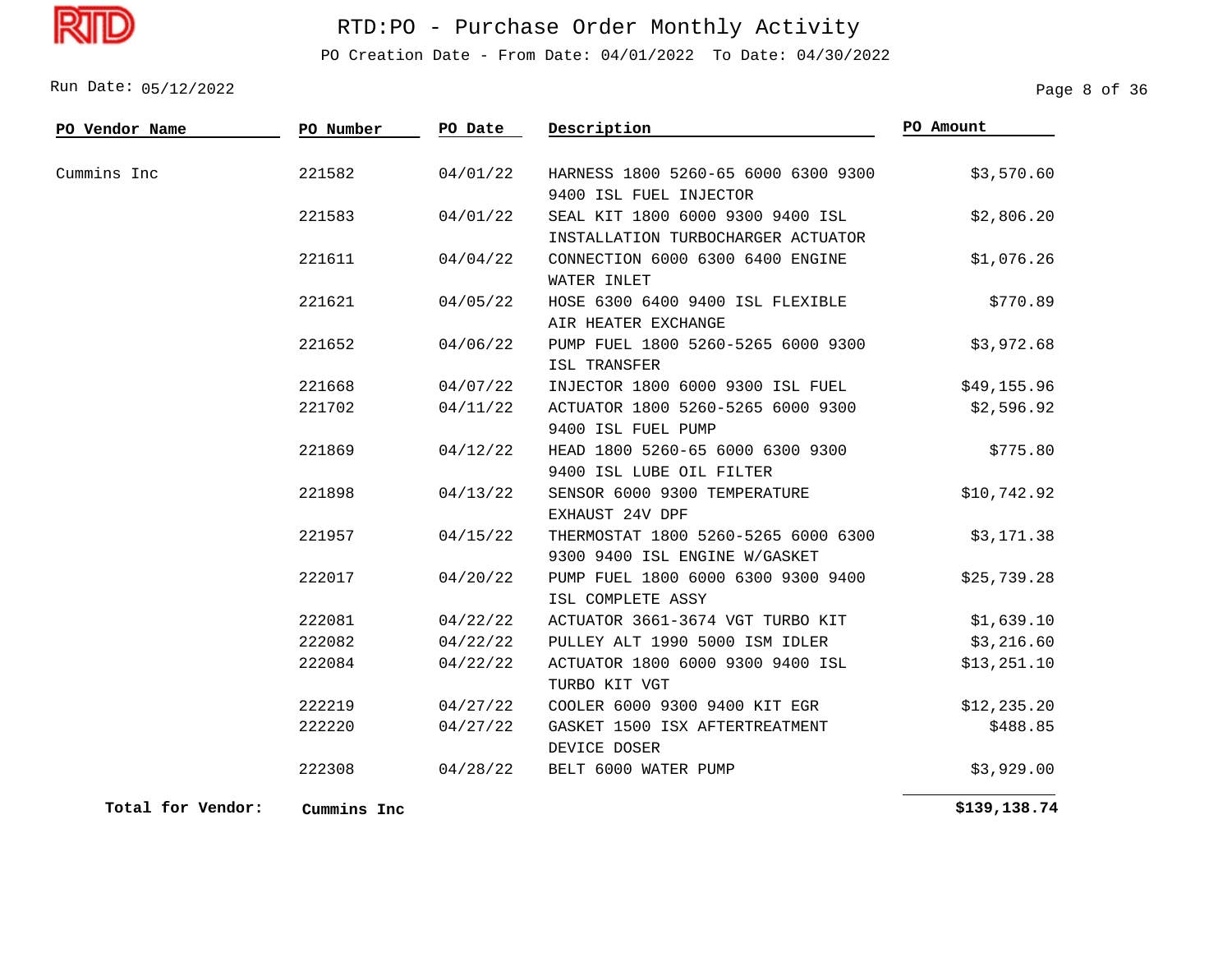

PO Creation Date - From Date: 04/01/2022 To Date: 04/30/2022

#### 05/12/2022 Run Date: Page 9 of 36

| PO Vendor Name                     | PO Number               | PO Date                         | Description                                                    | PO Amount    |
|------------------------------------|-------------------------|---------------------------------|----------------------------------------------------------------|--------------|
| Denco Sales Company Inc            | 221594                  | 04/01/22                        | FILM WHITE REFLECTIVE SCOTCHLITE 48<br>IN X 25 YD              | \$13,056.70  |
| Total for Vendor:                  | Denco Sales Company Inc |                                 |                                                                | \$13,056.70  |
| Dynalectric Company                | 221658                  | 04/06/22                        | Heat Trace Repair 72nd Station NMRL                            | \$4,795.00   |
| Total for Vendor:                  | Dynalectric Company     |                                 |                                                                | \$4,795.00   |
| EON Office                         | 222102                  | 04/25/22                        | Paper for the print shop.                                      | \$20,000.00  |
| Total for Vendor:                  | EON Office              |                                 |                                                                | \$20,000.00  |
| ETwater Systems Inc                | 222052                  | 04/21/22                        | Upgrade ET Water Controllers                                   | \$9,321.00   |
| Total for Vendor:                  | ETwater Systems Inc     |                                 |                                                                | \$9,321.00   |
| Fastenal Company                   | 222041                  | 04/21/22                        | Tubing Air 3/8 Nylon Yellow                                    | \$752.40     |
| Total for Vendor:                  | Fastenal Company        |                                 |                                                                | \$752.40     |
| Franklin Covey Client<br>Sales Inc | 221951                  | 04/15/22                        | 722D0002 Franklin Covey - SaaS<br>Virtual Subscription 2022-24 | \$167,450.00 |
| Total for Vendor:                  |                         | Franklin Covey Client Sales Inc |                                                                | \$167,450.00 |
| Fraser Tool and Gauge              | 222311                  | 04/28/22                        | ADJUSTER 1500 3600 6000 CALIPER<br>MECH SET ELSA 225           | \$20,310.00  |
|                                    | 222315                  | 04/28/22                        | BOLT 1800 9300 9400 FRONT AXLE TORX<br>M18 X 1.5 X 60          | \$790.00     |
| Total for Vendor:                  | Fraser Tool and Gauge   |                                 |                                                                | \$21,100.00  |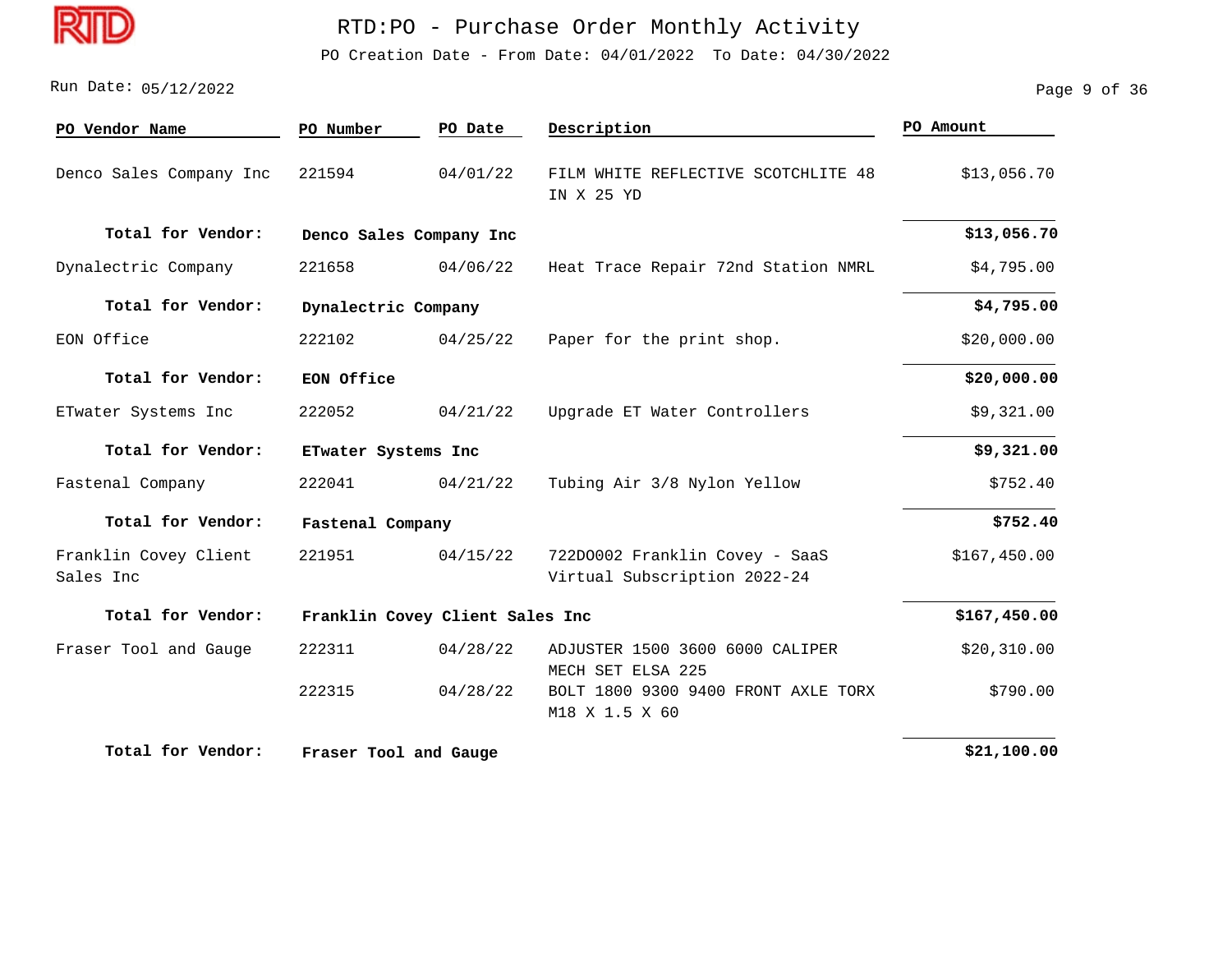

PO Creation Date - From Date: 04/01/2022 To Date: 04/30/2022

05/12/2022 Run Date: Page 10 of 36

| PO Vendor Name          | PO Number   | PO Date                 | Description                                                                      | PO Amount    |  |
|-------------------------|-------------|-------------------------|----------------------------------------------------------------------------------|--------------|--|
| G & B Specialties, Inc. | 221985      | 04/18/22                | ROD MOW POINT DE                                                                 | \$345.00     |  |
| Total for Vendor:       |             | G & B Specialties, Inc. |                                                                                  |              |  |
| Gartner Inc             | 221935      | 04/14/22                | Gartner Inc. Subscription Services<br>Cybersecurity Leadership-NASPO<br>Contract | \$100,659.00 |  |
| Total for Vendor:       | Gartner Inc |                         |                                                                                  | \$100,659.00 |  |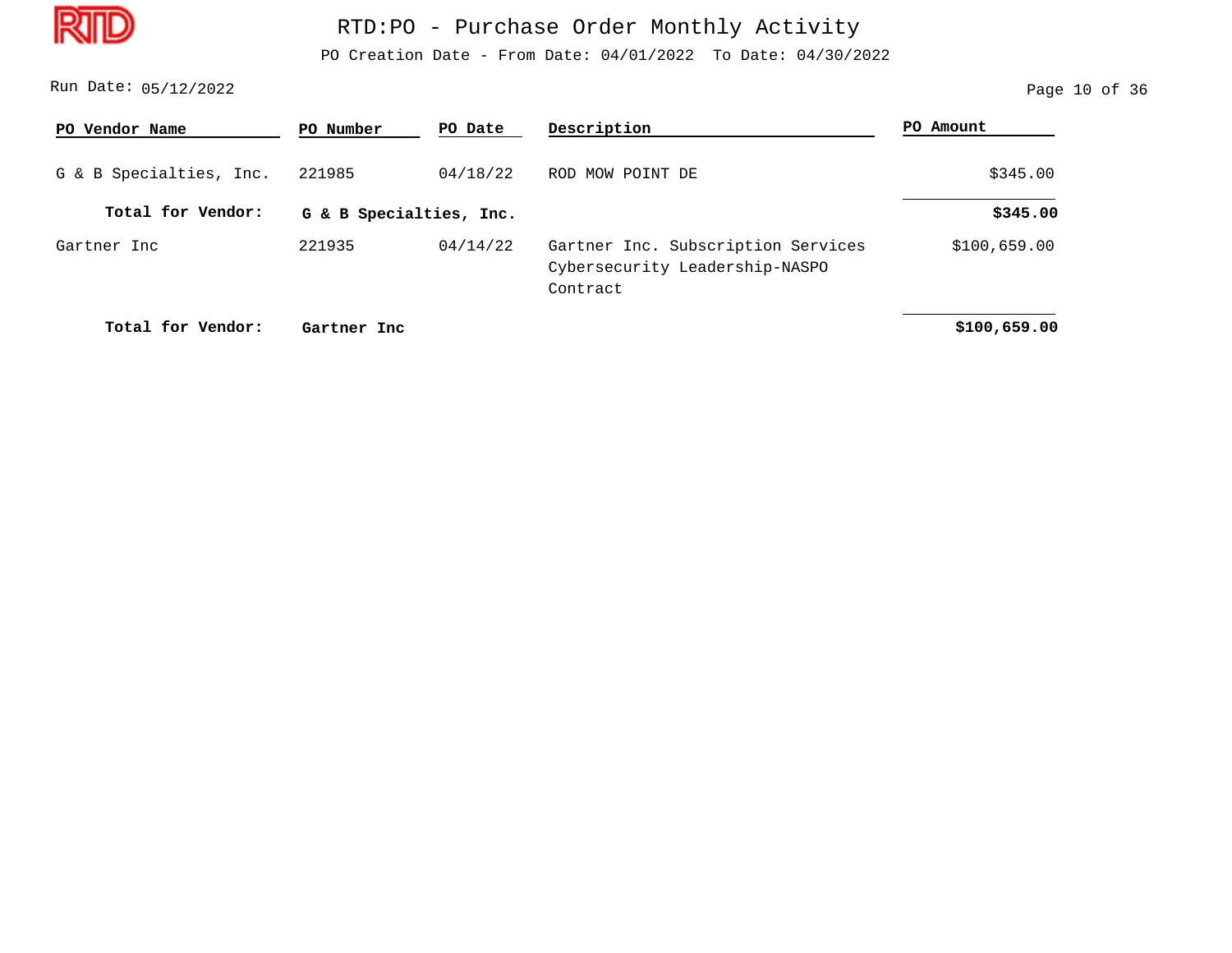Dī

# RTD:PO - Purchase Order Monthly Activity

PO Creation Date - From Date: 04/01/2022 To Date: 04/30/2022

05/12/2022 Run Date: Page 11 of 36

| PO Vendor Name   | PO Number | PO Date  | Description                                              | PO Amount   |
|------------------|-----------|----------|----------------------------------------------------------|-------------|
| Gillig LLC       | 221585    | 04/01/22 | MOTOR 5000 GEAR ASSY LIFT-U LU6-03-<br>07 LIFT           | \$2,051.37  |
|                  | 221586    | 04/01/22 | FILL ASSY 5000 6000 6300 FUEL NECK                       | \$3,717.74  |
|                  | 221587    | 04/01/22 | BEARING 1650 SLEEVE BRONZE<br>PASSENGER DOOR             | \$1,914.56  |
|                  | 221601    | 04/04/22 | BRAKE ROTOR 6000 FRONT AND REAR                          | \$10,994.40 |
|                  | 221602    | 04/04/22 | PANEL 5000 6000 TAIL LIGHT LH                            | \$4,077.28  |
|                  | 221603    | 04/04/22 | COVER 6000 GAP HIDER STEERING<br>COLUMN                  | \$2,172.47  |
|                  | 221622    | 04/05/22 | BRACKET 6000 6300 6400 ENTRANCE<br>DOOR PIVOT UPPER      | \$765.59    |
| 221626<br>221640 |           | 04/05/22 | LIGHT MARKER STOP RED LED 24V 18<br>SERIES DEN V LRV     | \$533.60    |
|                  |           | 04/05/22 | SEAL 5000 6000 6300 6400 RUBBER<br>QUTSIDE DOOR REAR     | \$116.20    |
|                  | 221647    | 04/06/22 | SENSOR TEMP A/C THERMO KING HVAC<br>LRV                  | \$281.13    |
|                  | 221665    | 04/07/22 | CLAMP 6000 6300 6400 TUBE .875 ID<br><b>HVAC</b>         | \$283.40    |
|                  | 221669    | 04/07/22 | RIVET 6000 BACK UP WASHER LIFT-U                         | \$1,202.88  |
|                  | 221670    | 04/07/22 | PUMP 1800 9300 HEATING A/C BOOSTER<br>24V                | \$4,380.88  |
|                  | 221703    | 04/11/22 | VALVE 6000 6300 HEATER CONTROL<br>THERMO KING REMOTE     | \$5,729.00  |
|                  | 221727    | 04/12/22 | SENSOR 5000 6000 LEVEL HYDRAULIC<br>OIL RESERVOIR        | \$716.70    |
|                  | 221899    | 04/13/22 | VALVE 1405-09 5260-65 6000 ASSY<br>DRIVERS HEATER 12 VDC | \$1,463.40  |
|                  | 221912    | 04/13/22 | CAC 6356 - 6415 CHARGE AIR COOLER                        | \$5,455.31  |
|                  | 221919    | 04/13/22 | HUBCAP 3600 3700 ASSY                                    | \$278.48    |
|                  | 221924    | 04/14/22 | CYLINDER 1500 3600 3700 RICON LIFT                       | \$11,712.55 |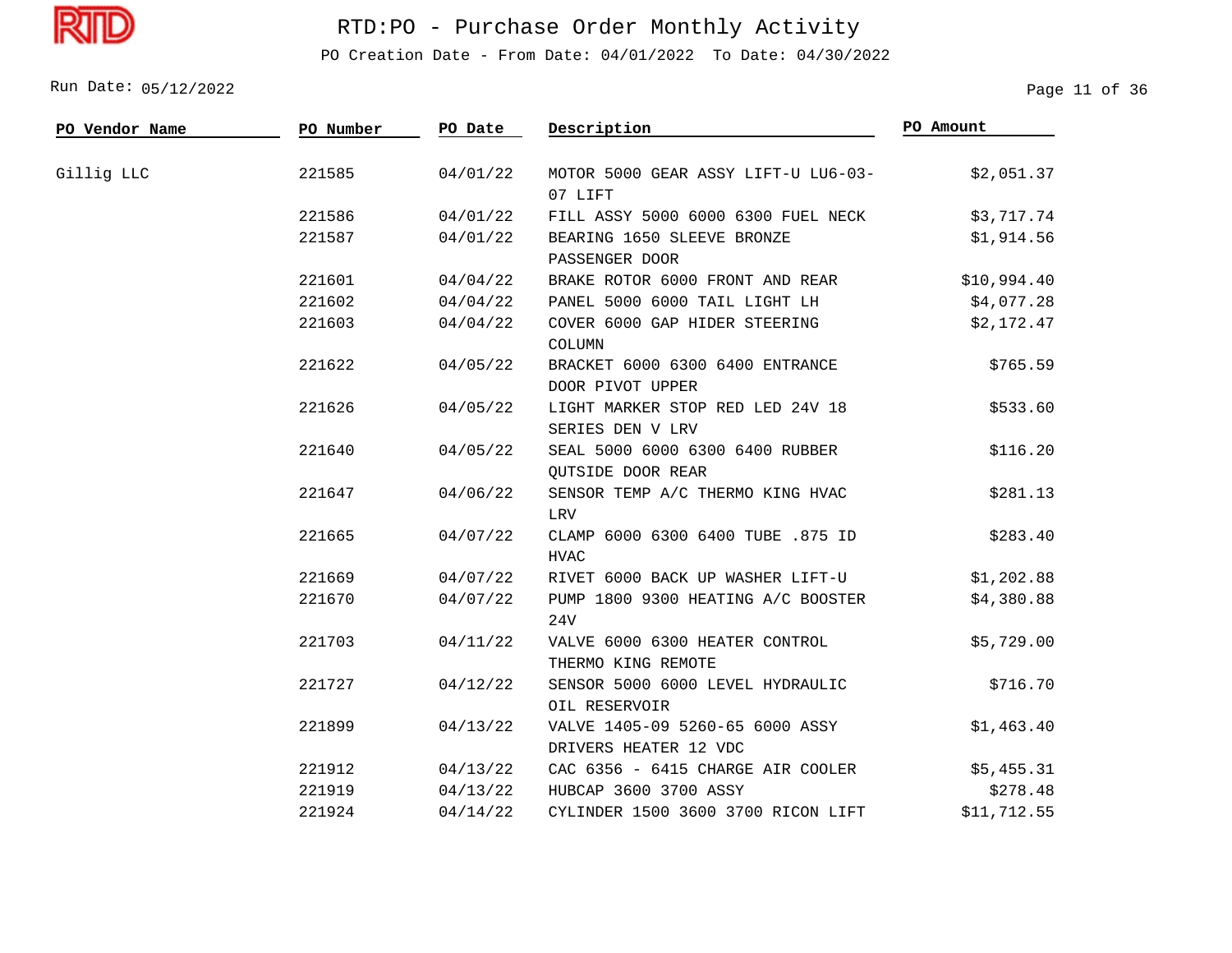Dī

## RTD:PO - Purchase Order Monthly Activity

PO Creation Date - From Date: 04/01/2022 To Date: 04/30/2022

05/12/2022 Run Date: Page 12 of 36

| PO Vendor Name | PO Number | PO Date  | Description                                                        | PO Amount   |
|----------------|-----------|----------|--------------------------------------------------------------------|-------------|
| Gillig LLC     |           |          | HYDRAULIC W/ TRUNION AND NUT                                       |             |
|                | 221925    | 04/14/22 | WINDOW ASSY 6000 EGRESS TRANSOM 56<br><b>INCH</b>                  | \$3,686.31  |
|                | 221926    | 04/14/22 | CYLINDER 5000 6000 ASSY REAR DOOR<br>OPERATOR                      | \$2,083.64  |
|                | 221927    | 04/14/22 | TRIM KIT 5000 LU6 LIFT                                             | \$1,116.45  |
|                | 221979    | 04/18/22 | CONTROLLER 1800 9300 ENTRANCE EXIT<br><b>DOOR</b>                  | \$10,666.64 |
|                | 221980    | 04/18/22 | ARM WIPER 5000 FRONT                                               | \$5,785.90  |
|                | 221981    | 04/18/22 | COIL 1500 1990 3600 3700 SOLENOID<br>VALVE                         | \$1,129.62  |
|                | 222018    | 04/20/22 | PUMP FUEL 1800 6000 6300 9300 9400<br>ISL COMPLETE ASSY            | \$5,995.89  |
|                | 222021    | 04/20/22 | LUBRICANT 1400 5260-5265 6000 T/K<br>A/C SCREW COMPRESSOR ONLY OIL | \$743.60    |
|                | 222033    | 04/20/22 | SPACER 1400 5260-5265 6000 PUCK W/<br>LPCO PORT                    | \$2,076.12  |
|                | 222039    | 04/21/22 | BRACKET 5000 6000 WIPER WASHER<br><b>BOTTLE</b>                    | \$178.46    |
|                | 222050    | 04/21/22 | LAMP 6000 AIR GAUGE                                                | \$1,651.99  |
|                | 222051    | 04/21/22 | CUP 1650 STABILIZER PASSENGER DOOR                                 | \$691.40    |
|                | 222055    | 04/21/22 | SENSOR 5134-5236 SURGE TANK LOW<br>COOLANT                         | \$8,621.73  |
|                | 222056    | 04/21/22 | MIRROR 1800 9300 HOUSING SS CS                                     | \$4,741.23  |
|                | 222057    | 04/21/22 | GASKET KIT 1800 9300 A/C COMPRESSOR<br>T/K X640                    | \$1,847.36  |
|                | 222058    | 04/21/22 | SEATBELT 1500 3600 3700 RETRACTABLE<br>WHEELCHAIR LIFT RICON       | \$2,674.32  |
|                | 222059    | 04/21/22 | BEARING SLEEVE 6000 3/4IN ID 3/8L<br>RULON LINER LU18 LIFT-U       | \$6,074.31  |
|                | 222074    | 04/22/22 | VALVE AIR 1400 5000 TANK DRAIN                                     | \$305.28    |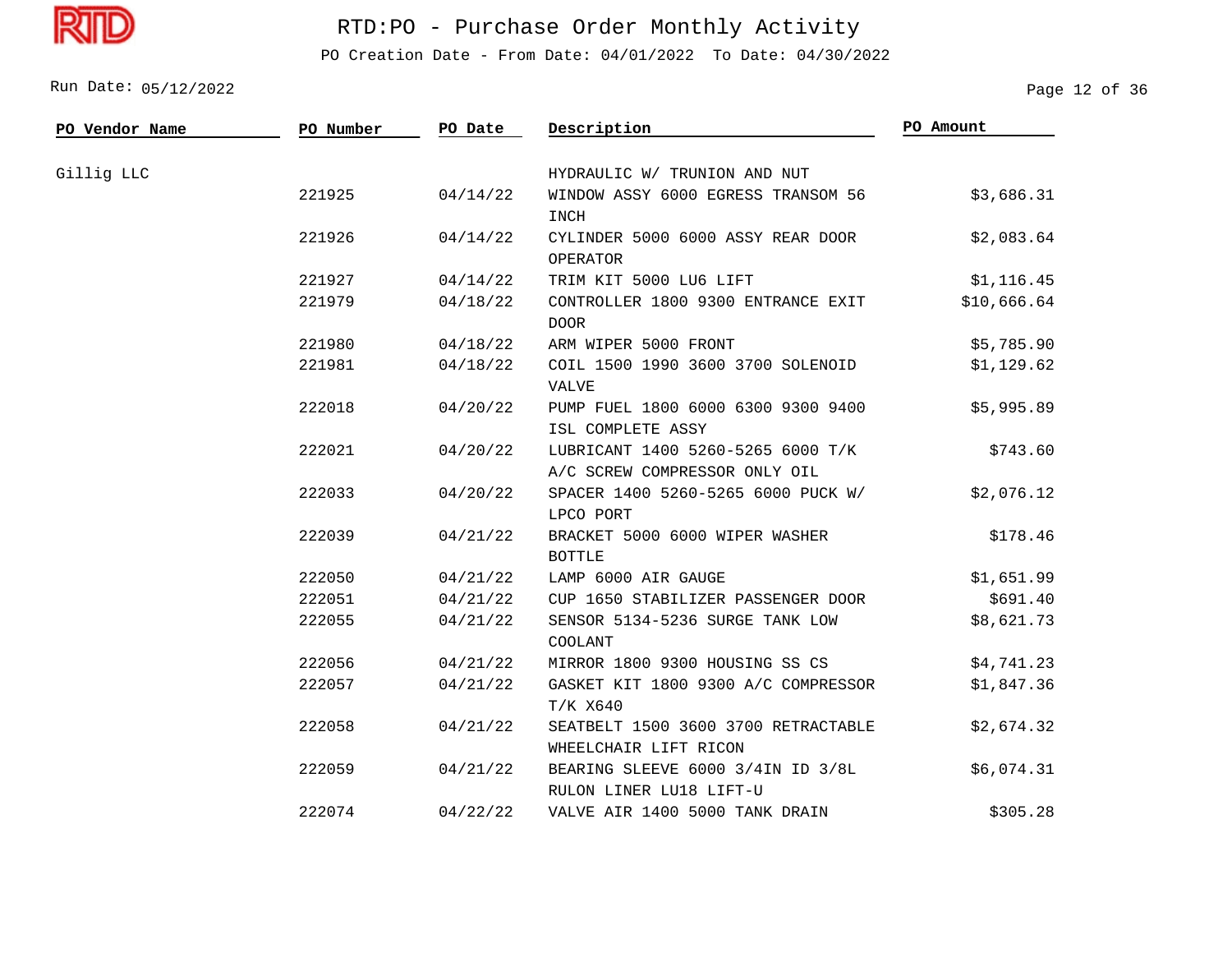PO Creation Date - From Date: 04/01/2022 To Date: 04/30/2022

Run Date: 05/12/2022 2008 Page 13 of 36

| <b>PO Vendor Name</b> | PO Number | PO Date  | Description                        | PO Amount  |
|-----------------------|-----------|----------|------------------------------------|------------|
| Gillig LLC            |           |          | AUTOMATIC HEATED                   |            |
|                       | 222085    | 04/22/22 | HARNESS 1650 DOOR ENCODER          | \$7,071.60 |
|                       | 222108    | 04/25/22 | HEATER LRV DEN I-IV 24V GRID C/S   | \$139.40   |
|                       |           |          | $R/S$ LH RH                        |            |
|                       | 222133    | 04/26/22 | CONTROLLER 6000 RAMP DASH PANEL #7 | \$2,162.03 |
|                       |           |          | W/FIBER OPTIC BACKLIT              |            |
|                       | 222134    | 04/26/22 | CLOSEOUT 5000 6000 FRONT STRUCTURE | \$5,084.67 |
|                       | 222135    | 04/26/22 | FRAME 6000 ASSY HINGED BELT GUARD  | \$2,671.76 |
|                       | 222221    | 04/27/22 | ECU 1800 6000 9300 ZF TRANSMISSION | \$4,660.96 |
|                       | 222229    | 04/27/22 | FILTER 1800 6000 9300 9400         | \$2,233.08 |
|                       |           |          | TRANSMISSION                       |            |
|                       | 222299    | 04/28/22 | BAR 6000 ASSY EGRESS               | \$8,635.95 |
|                       | 222310    | 04/28/22 | MODULE 6000 DIO 16 OUT 8 IN        | \$2,099.60 |
|                       | 222317    | 04/28/22 | BOX 6000 LIFT CONTROL              | \$2,650.22 |
|                       |           |          |                                    |            |

**Total for Vendor: Gillig LLC**

 **\$155,326.46**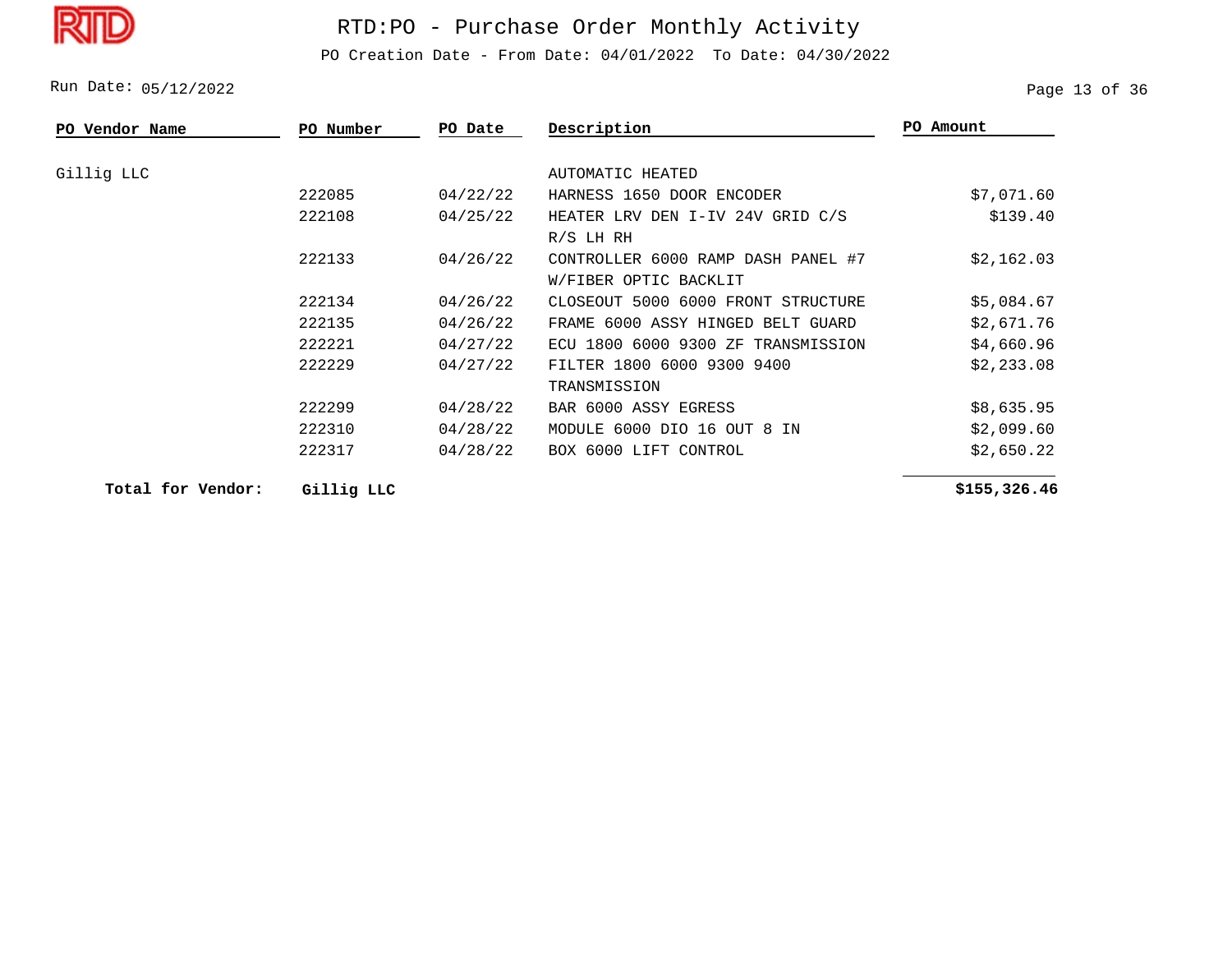D

# RTD:PO - Purchase Order Monthly Activity

PO Creation Date - From Date: 04/01/2022 To Date: 04/30/2022

Run Date: 05/12/2022 Page 14 of 36

| PO Vendor Name                    | PO Number                 | PO Date  | Description                                               | PO Amount  |
|-----------------------------------|---------------------------|----------|-----------------------------------------------------------|------------|
| Grainger                          | 221577                    | 04/01/22 | CORD ELECTRIC EXTENSION 14 GA 3<br>PRONG LRV              | \$320.30   |
|                                   | 221637                    | 04/05/22 | Can Oil 1GAL Plews                                        | \$192.10   |
|                                   | 221646                    | 04/06/22 | FILTER RETURN VENTILATION 20 x 24 x<br>2 MERV 7 DEN V LRV | \$2,293.20 |
|                                   | 221671                    | 04/07/22 | LAMP FLUORESCENT 4 FT T8 EAST METRO<br>FM & LRV           | \$1,385.22 |
|                                   | 221693                    | 04/08/22 | GOGGLES SAFETY SUREGUARD                                  | \$821.00   |
|                                   | 221863                    | 04/12/22 | Blade Saw Band 11.5FT X 3/4 X 10<br>Superweld             | \$354.41   |
|                                   | 221887                    | 04/13/22 | CASTER LRV CARTS                                          | \$297.60   |
|                                   | 222027                    | 04/20/22 | Knife Olfa Stainless Steel 9mm                            | \$1,112.40 |
|                                   | 222043                    | 04/21/22 | Paint Spray Orange Fluorescent                            | \$416.16   |
|                                   | 222046                    | 04/21/22 | DISC FLAP 4.5" TYPE 27 LRV                                | \$118.50   |
|                                   | 222230                    | 04/27/22 | DISC FLAP 4.5" TYPE 27 LRV                                | \$120.30   |
|                                   | 222307                    | 04/28/22 | BOX BIN 2.25 WIDE X 17 LONG OPEN<br>TOP                   | \$295.00   |
| Total for Vendor:                 | Grainger                  |          |                                                           | \$7,726.19 |
| Graybar Electric<br>Company, Inc. | 222111                    | 04/25/22 | TERMINAL LUG AWG 4 LRV                                    | \$94.50    |
| Total for Vendor:                 | Graybar Electric Company, |          | Inc.                                                      | \$94.50    |
| Grimco Inc                        | 221636                    | 04/05/22 | FILM WHITE SCOTCHCAL 54 IN X 50 YD                        | \$4,625.28 |
|                                   | 222325                    | 04/29/22 | FOIL GERBER EDGE FX ORANGE                                | \$486.39   |
| Total for Vendor:                 | Grimco Inc                |          |                                                           | \$5,111.67 |
| H2O Power Equipment               | 222031                    | 04/20/22 | Hose Pressure Washer 50FT Landa                           | \$658.68   |
| Total for Vendor:                 | H2O Power Equipment       |          |                                                           | \$658.68   |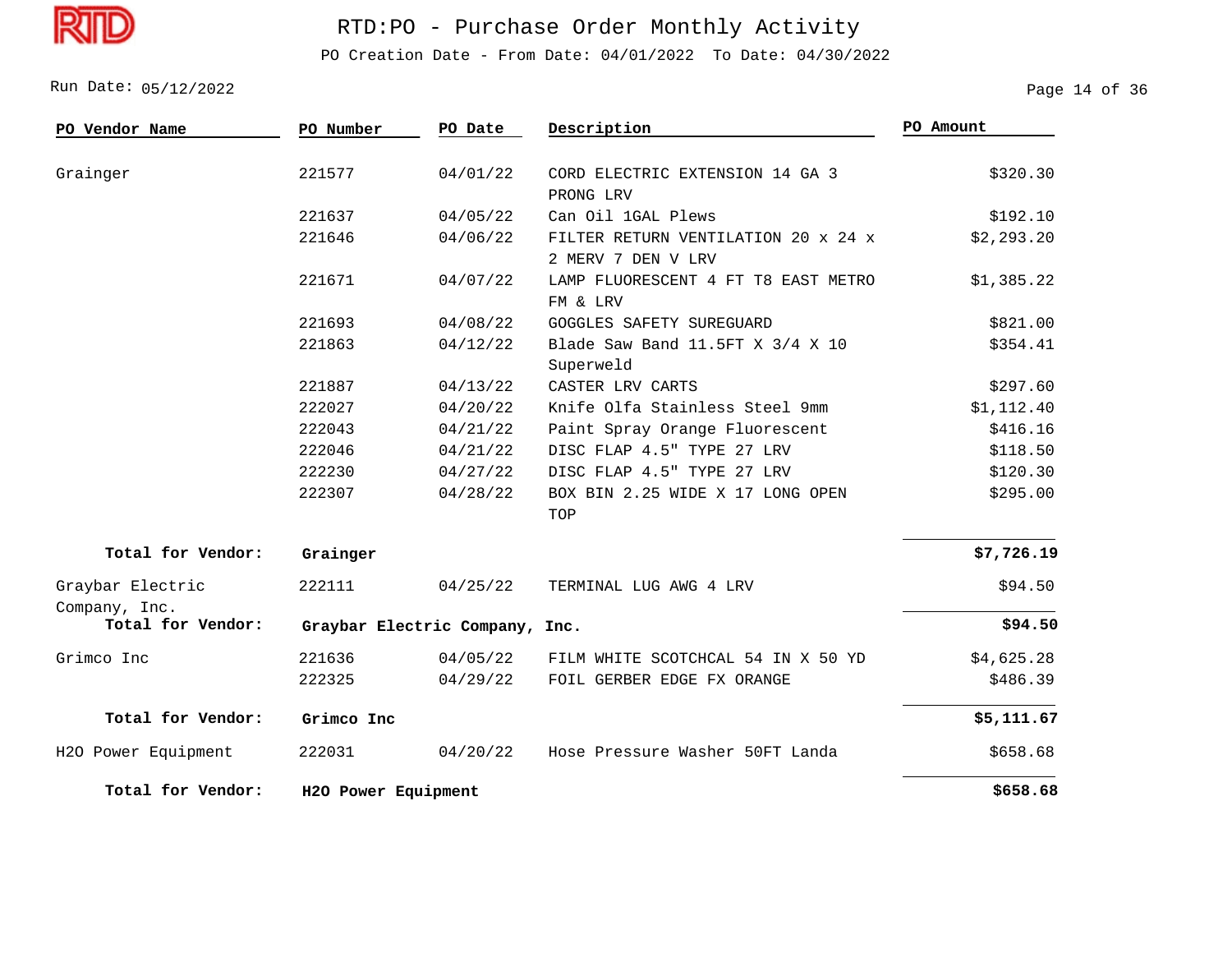

PO Creation Date - From Date: 04/01/2022 To Date: 04/30/2022

Run Date: 05/12/2022 2008 Page 15 of 36

| PO Vendor Name           | PO Number                            | PO Date                                      | Description                                                                                                                               | PO Amount                                           |
|--------------------------|--------------------------------------|----------------------------------------------|-------------------------------------------------------------------------------------------------------------------------------------------|-----------------------------------------------------|
| HBM Supply               | 222304                               | 04/28/22                                     | TAPE PACKING CLEAR 2IN 3M                                                                                                                 | \$213.12                                            |
| Total for Vendor:        | HBM Supply                           |                                              |                                                                                                                                           | \$213.12                                            |
| HDR Engineering Inc.     | 222303                               | 04/28/22                                     | 121FN007 HDR Engineering - NW Rail<br>Peak Service Study                                                                                  | \$4,136,000.00                                      |
| Total for Vendor:        | HDR Engineering Inc.                 |                                              |                                                                                                                                           | \$4,136,000.00                                      |
| HNTB Corporation         | 222313                               | 04/28/22                                     | 17FH020 HNTB Systems Engineerting<br>Consulting - WO 19 - 30th/Downing<br>Post Design Construction Support                                | \$22,071.00                                         |
| Total for Vendor:        | HNTB Corporation                     |                                              |                                                                                                                                           | \$22,071.00                                         |
| Helena Agri Enterprises  | 221632                               | 04/05/22                                     | Herbicide                                                                                                                                 | \$22,056.00                                         |
| Total for Vendor:        | Helena Agri Enterprises              |                                              |                                                                                                                                           | \$22,056.00                                         |
| Hi-Tec Enterprises       | 221634<br>222040<br>222109<br>222210 | 04/05/22<br>04/21/22<br>04/25/22<br>04/27/22 | Ball LRV Joint Summing Linkage<br>Bearing Friction Coupler LRV<br>MOUNT PLATE SANDER SD160 DEN V LRV<br>PAD BRAKE SD160 TECTRAN DEN V LRV | \$3,499.50<br>\$8,302.50<br>\$472.50<br>\$20,875.00 |
| Total for Vendor:        | Hi-Tec Enterprises                   |                                              |                                                                                                                                           | \$33,149.50                                         |
| Hill Petroleum           | 221623                               | 04/05/22                                     | LUBRICANT RED GREASE NO. 2 TUBE 14<br>0Z                                                                                                  | \$460.20                                            |
| Total for Vendor:        | Hill Petroleum                       |                                              |                                                                                                                                           | \$460.20                                            |
| Hitachi Rail STS USA Inc | 222319                               | 04/28/22                                     | RELAY PV-250 MOW LRV                                                                                                                      | \$12,499.00                                         |
| Total for Vendor:        |                                      | Hitachi Rail STS USA Inc                     |                                                                                                                                           | \$12,499.00                                         |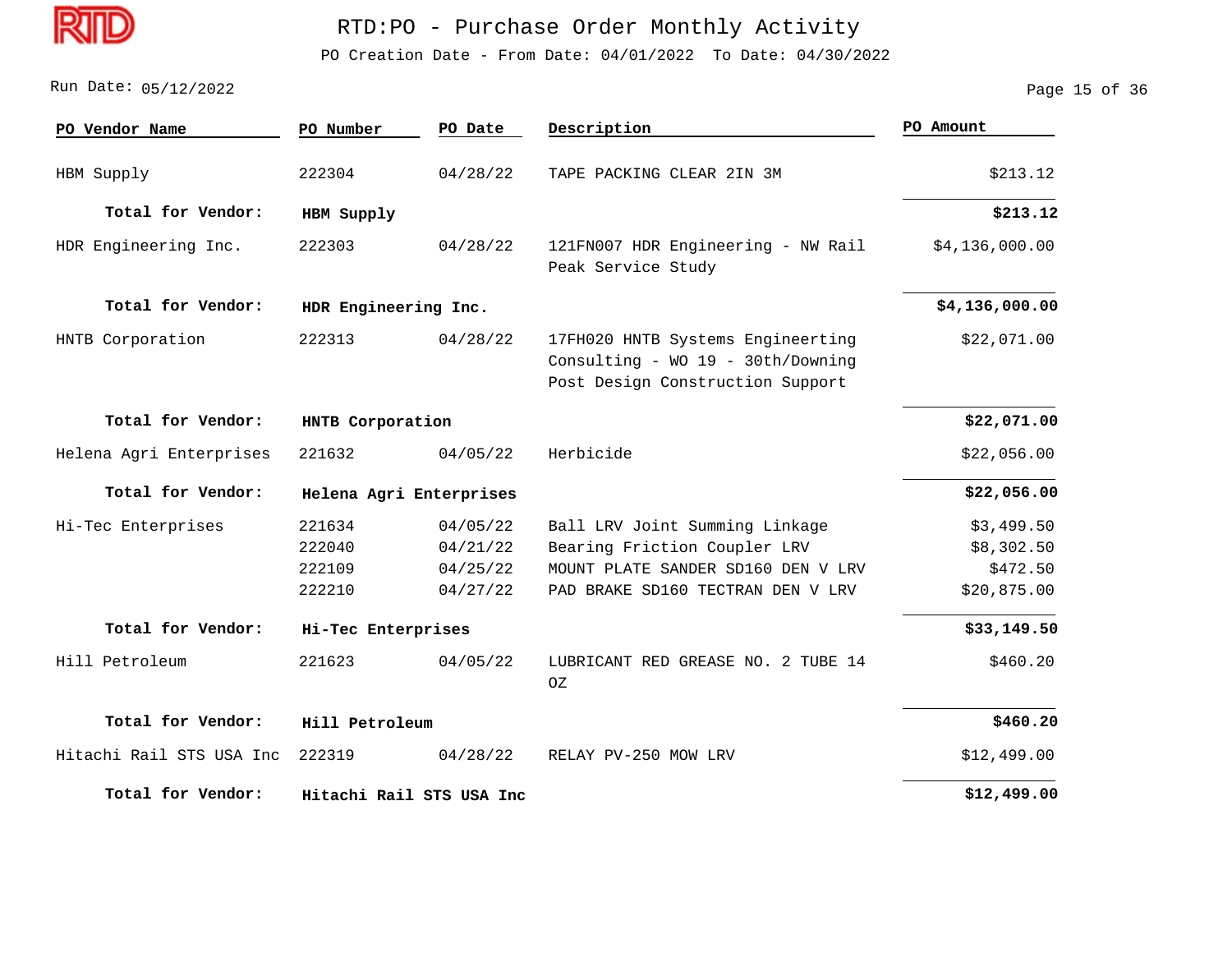

PO Creation Date - From Date: 04/01/2022 To Date: 04/30/2022

05/12/2022 Run Date: Page 16 of 36

| PO Vendor Name                  | PO Number                  | PO Date                      | Description                                                                         | PO Amount                |  |
|---------------------------------|----------------------------|------------------------------|-------------------------------------------------------------------------------------|--------------------------|--|
| Hydraquip Inc                   | 222060                     | 04/21/22                     | HOSE 6000 AIR DRYER TANK #16 X<br>060.0                                             | \$679.60                 |  |
|                                 | 222138                     | 04/26/22                     | HOSE 5000 6000 REAR BRAKE CHAMBER                                                   | \$784.80                 |  |
| Total for Vendor:               | Hydraquip Inc              |                              |                                                                                     | \$1,464.40               |  |
| IFE North America Inc           | 221618                     | 04/05/22                     | SENSITIVE EDGE DOOR RUBBER FINGER<br>RH SD160 LRV                                   | \$19,770.00              |  |
| Total for Vendor:               |                            | IFE North America Inc        |                                                                                     |                          |  |
| ISC Applied Systems Corp        | 222112                     | 04/25/22                     | CARD MVB PC/104 CCU STACK SD 160<br>LRV                                             | \$8,700.00               |  |
| Total for Vendor:               |                            | ISC Applied Systems Corp     |                                                                                     | \$8,700.00               |  |
| Inland Technology Inc.          | 221653<br>221966           | 04/06/22<br>04/15/22         | FILTER ELEMENT FOR SOLVENT TANK<br>Fuseable Link Edge Tek Parts Washer<br>Mdl DM-32 | \$1,132.84<br>\$194.25   |  |
| Total for Vendor:               | Inland Technology Inc.     |                              |                                                                                     | \$1,327.09               |  |
| Instrument Sales &<br>Service   | 222075                     | 04/22/22                     | GAUGE PRESSURE 30 PSI                                                               | \$639.60                 |  |
| Total for Vendor:               | Instrument Sales & Service | \$639.60                     |                                                                                     |                          |  |
| J & S Contractors Supply<br>Co. | 221624<br>221928           | 04/05/22<br>04/14/22         | BASE SIGN TELSPAR 2 1/4 X 36 INCHES<br>Sign Blank 30 X 30 Sign Shop                 | \$2,737.00<br>\$1,106.10 |  |
| Total for Vendor:               |                            | J & S Contractors Supply Co. |                                                                                     | \$3,843.10               |  |
| Jamaica Bearings Co Inc         | 221733                     | 04/12/22                     | BEARING AXLE FAG TAROL 90 LRV                                                       | \$29,160.00              |  |
| Total for Vendor:               | Jamaica Bearings Co Inc    |                              |                                                                                     | \$29,160.00              |  |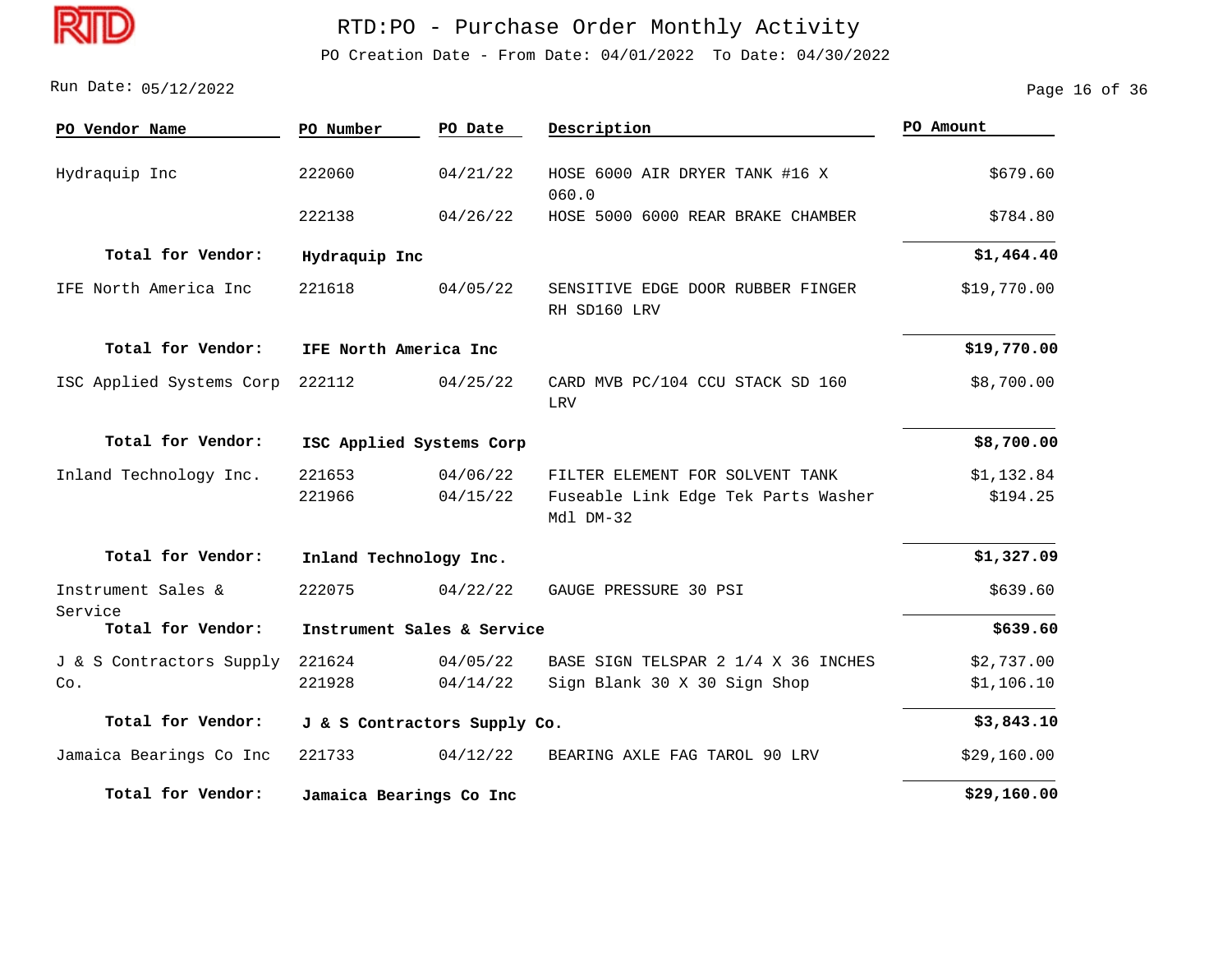

PO Creation Date - From Date: 04/01/2022 To Date: 04/30/2022

#### 05/12/2022 Run Date: Page 17 of 36

| PO Vendor Name                         | PO Number            | PO Date                             | Description                                                | PO Amount  |
|----------------------------------------|----------------------|-------------------------------------|------------------------------------------------------------|------------|
| Johnstone Supply of<br>Denver          | 221612               | 04/04/22                            | Switch Cutout Low 20/45 7PS HVAC<br>MOW LRV                | \$120.80   |
| Total for Vendor:                      |                      | Johnstone Supply of Denver          |                                                            | \$120.80   |
| Kaman Industrial<br>Technologies Corp. | 221991               | 04/18/22                            | Lubricant Grease Isoflex Hi-Speed<br>Door                  | \$5,498.20 |
| Total for Vendor:                      |                      | Kaman Industrial Technologies Corp. |                                                            | \$5,498.20 |
| Kimball Electronics Inc                | 222110               | 04/25/22                            | HARNESS GROUND BRUSH CABLE A-CAR<br>SD160 DEN V LRV        | \$1,091.90 |
|                                        | 222139               | 04/26/22                            | CONDUIT LRV DEN I-VII FLEX PMA<br>POWER TRUCK SPEED SENSOR | \$1,816.92 |
| Total for Vendor:                      |                      | Kimball Electronics Inc             |                                                            | \$2,908.82 |
| Kirk's Automotive, Inc.                | 221929               | 04/14/22                            | CATALYST 6001-6500 MODULE INLET DOC                        | \$5,780.00 |
| Total for Vendor:                      |                      | Kirk's Automotive, Inc.             |                                                            | \$5,780.00 |
| Kubat Equipment &                      | 221660               | 04/06/22                            | EM Vacuum Repair Micro Purchase                            | \$3,802.55 |
| Service Co. Inc                        | 221680               | 04/07/22                            | Spring Rotary Hoist Handle                                 | \$133.68   |
| Total for Vendor:                      |                      | Kubat Equipment & Service Co. Inc   |                                                            | \$3,936.23 |
| L & N Supply Company                   | 221654               | 04/06/22                            | TOWEL MICROFIBER CLOTH 16 X 16 INCH<br>YELLOW              | \$2,592.00 |
|                                        | 221930               | 04/14/22                            | Chemical Cleaner Ajax                                      | \$655.20   |
|                                        | 222019               | 04/20/22                            | Duster Lambswool Wand 24IN Washable                        | \$1,347.84 |
| Total for Vendor:                      | L & N Supply Company |                                     |                                                            | \$4,595.04 |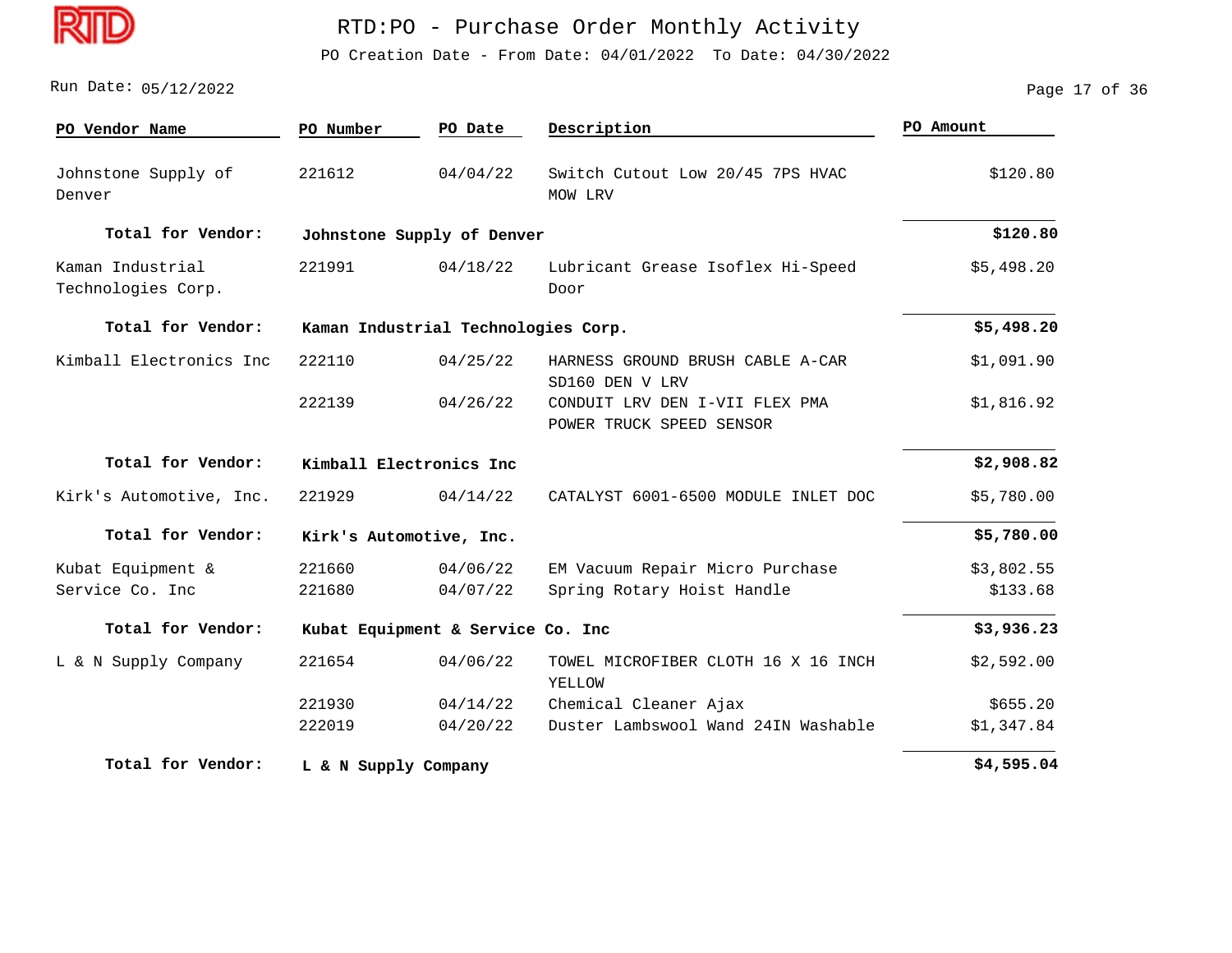

PO Creation Date - From Date: 04/01/2022 To Date: 04/30/2022

05/12/2022 Run Date: Page 18 of 36

| PO Vendor Name        | PO Number           | PO Date                            | Description                                                                     | PO Amount   |
|-----------------------|---------------------|------------------------------------|---------------------------------------------------------------------------------|-------------|
|                       |                     |                                    |                                                                                 |             |
| L.B. Foster Rail      | 221592              | 04/01/22                           | STICK LUBE FLANGE LRV                                                           | \$20,760.00 |
| Technologies Corp     | 221613              | 04/04/22                           | STICK LUBE TREAD LRV                                                            | \$37,480.00 |
|                       | 221871              | 04/12/22                           | Applicator LRV Cassette Body Lcf<br>Lube Stick RH                               | \$2,130.00  |
| Total for Vendor:     |                     | L.B. Foster Rail Technologies Corp |                                                                                 | \$60,370.00 |
| Lawson Products Inc   | 221687              | 04/08/22                           | WHEEL CUTOFF STEEL 3 X 1X32 X 3/8<br><b>RAZOR</b>                               | \$398.75    |
| Total for Vendor:     | Lawson Products Inc |                                    |                                                                                 | \$398.75    |
| Ludvik Electric Co    | 222006              | 04/19/22                           | 8101 Steele Street Emergency<br>Repairs/Damaged Electrical Service<br>Equipment | \$6,958.00  |
| Total for Vendor:     | Ludvik Electric Co  |                                    |                                                                                 | \$6,958.00  |
| MHC Kenworth - Denver | 221629              | 04/05/22                           | MANIFOLD 1500 3600 3700 ISX EXHAUST<br>LARGE                                    | \$1,355.31  |
|                       | 221673              | 04/07/22                           | FILTER OIL 1800 5260-5265 6000 9300<br>ISL                                      | \$13,424.00 |
|                       | 221959              | 04/15/22                           | MODULE 1800 6000 9300 DPF                                                       | \$9,705.66  |
|                       | 221960              | 04/15/22                           | MOUNTING KIT 6000 6300 CALIPER REAR<br><b>BOLTS AND WASHERS</b>                 | \$3,904.00  |
|                       | 222061              | 04/21/22                           | GOVERNOR 1500 1990 3600 3700 AIR<br>COMPRESSOR                                  | \$886.65    |
|                       | 222087              | 04/22/22                           | ACTUATOR 1990 ELECTRIC TURBO                                                    | \$1,289.77  |
|                       | 222222              | 04/27/22                           | TURBOCHARGER 1800 9300 ISL KIT                                                  | \$7,808.16  |
|                       | 222224              | 04/27/22                           | BOLT ENG ISM ISL FLANGE HEAD M8 X<br>1.25 X 35                                  | \$2,045.76  |

**Total for Vendor: MHC Kenworth - Denver**

 **\$40,419.31**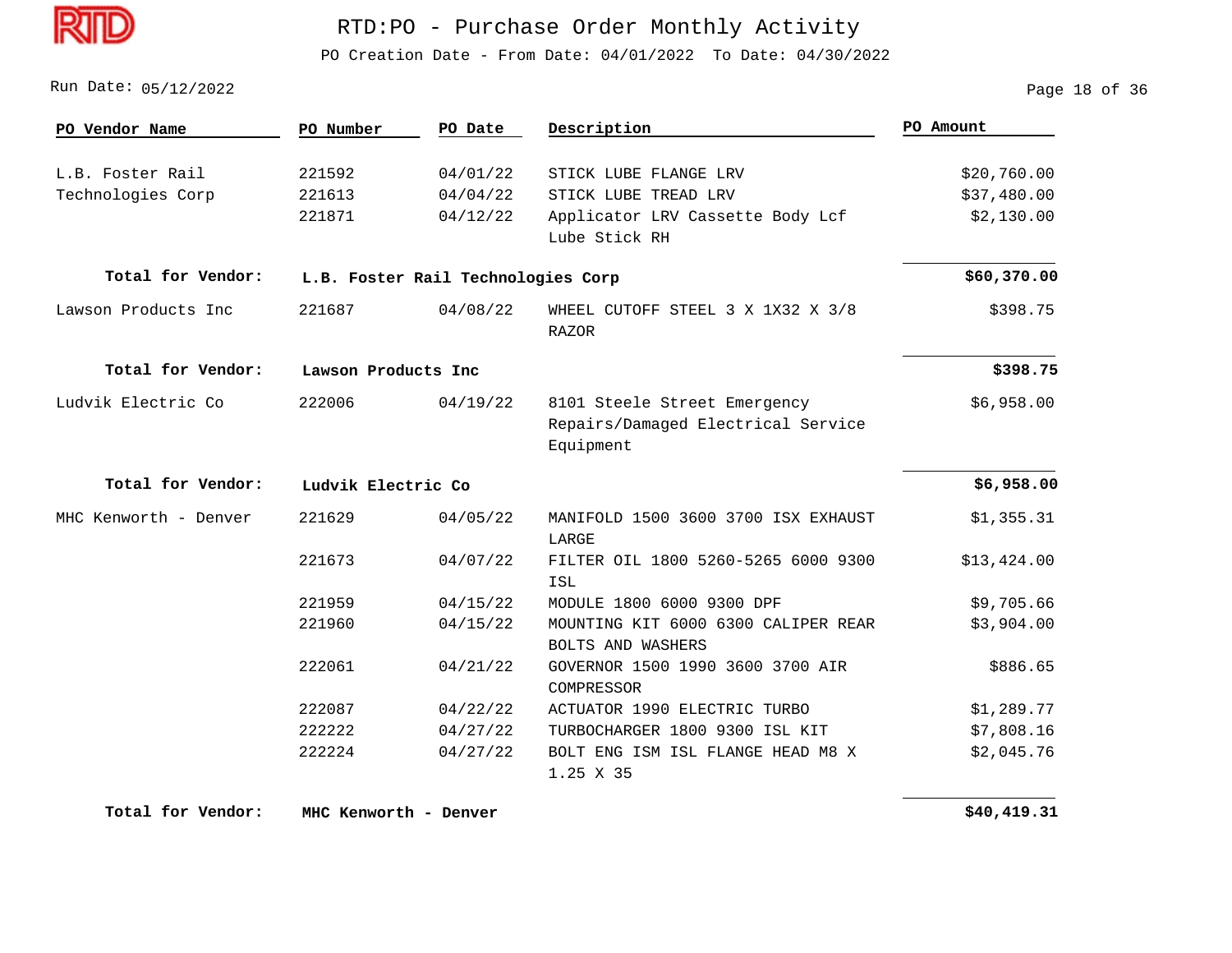PO Creation Date - From Date: 04/01/2022 To Date: 04/30/2022

05/12/2022 Run Date: Page 19 of 36

| PO Vendor Name                        | PO Number                      | PO Date  | Description                                                             | PO Amount       |
|---------------------------------------|--------------------------------|----------|-------------------------------------------------------------------------|-----------------|
| MSC Industrial Supply<br>Co. Inc.     | 221578                         | 04/01/22 | FITTING HYDRAULIC BULKHEAD HPU<br>SD160 LRV                             | \$1,533.20      |
|                                       | 221724                         | 04/12/22 | LUBRICANT & CORROSION INHIBITOR CRC<br>3-36 110Z MOW                    | \$102.20        |
|                                       | 221904                         | 04/13/22 | Marker Pental White                                                     | \$268.80        |
|                                       | 221975                         | 04/18/22 | BIT INSERT WHEEL HEGENSCHEIDT<br>MARIPOSA LRV                           | \$1,702.50      |
|                                       | 222022                         | 04/20/22 | Wheel Flap Mini 3/4 X 3/8 1/4IN<br>Shank 80GRIT                         | \$538.68        |
|                                       | 222098                         | 04/25/22 | Knife Box Stanley                                                       | \$320.00        |
|                                       | 222223                         | 04/27/22 | TAPE DUCT SILVER 2IN 3M HIGHLAND                                        | \$1,482.48      |
| Total for Vendor:                     | MSC Industrial Supply Co. Inc. |          |                                                                         | \$5,947.86      |
| MV Public                             | 221968                         | 04/15/22 | 16DH047 MV Public Transportation -                                      | \$10,800,000.00 |
| Transportation, Inc                   |                                |          | SEE PO 161378 - This PO entered as<br>orig PO was Final Closed in error |                 |
| Total for Vendor:                     | MV Public Transportation, Inc  |          |                                                                         | \$10,800,000.00 |
| Majorsell International<br><b>LTD</b> | 221900                         | 04/13/22 | RING KIT 1800 6000 9300 STANDARD<br>AIR COMPRESSOR                      | \$560.00        |
| Total for Vendor:                     | Majorsell International LTD    |          |                                                                         | \$560.00        |
| Mallory Safety & Supply               | 221672                         | 04/07/22 | Gloves Nitrile Size 11                                                  | \$180.00        |
| <b>LLC</b>                            | 221901                         | 04/13/22 | GLOVES NITRILE POWDER FREE 5 MIL<br>DISPOSABLE LARGE                    | \$11,920.00     |
|                                       | 221902                         | 04/13/22 | GLOVES NITRILE POWDER FREE 5 MIL<br>DISPOSABLE EXTRA LARGE              | \$11,920.00     |
| Total for Vendor:                     | Mallory Safety & Supply LLC    |          |                                                                         | \$24,020.00     |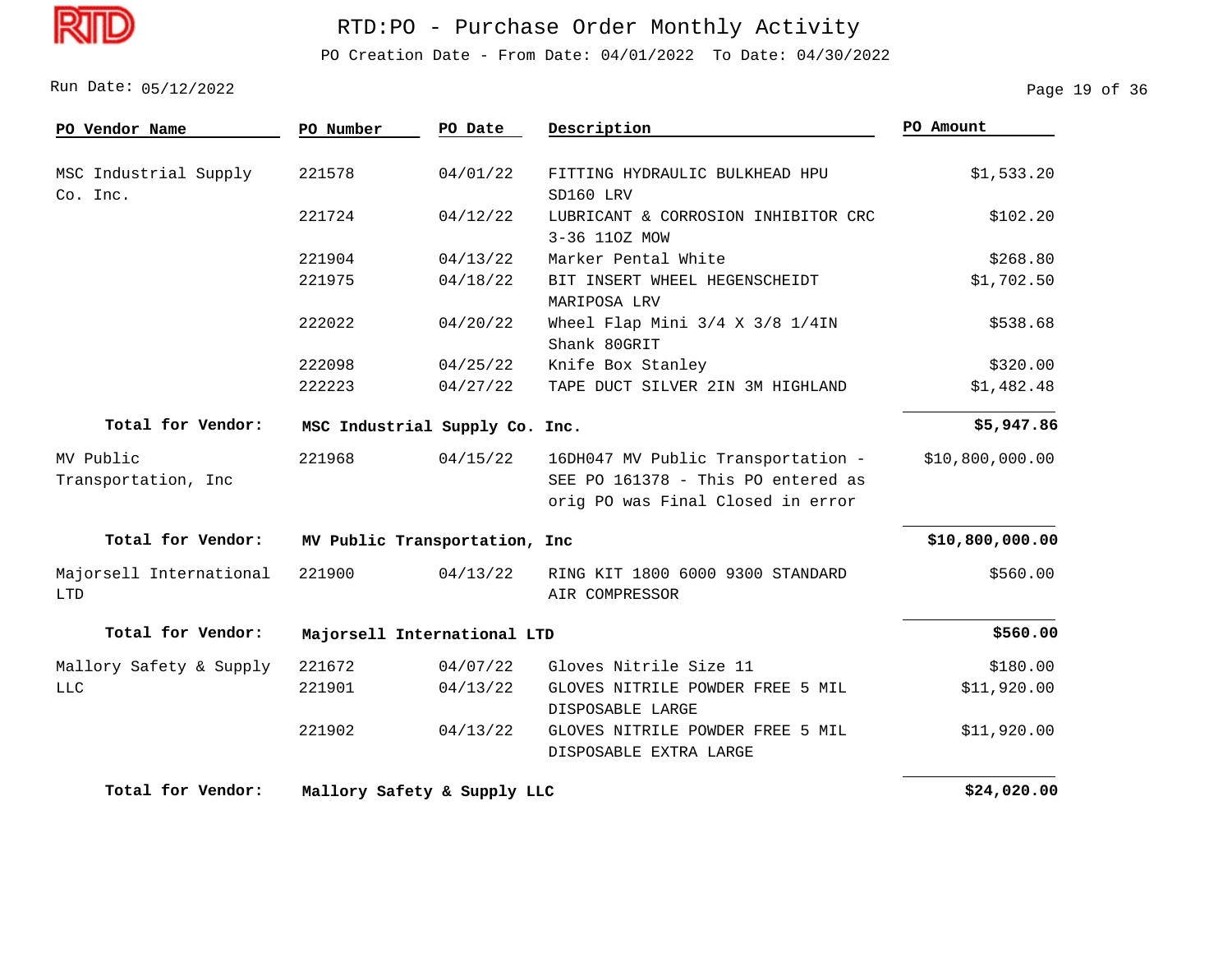D

# RTD:PO - Purchase Order Monthly Activity

PO Creation Date - From Date: 04/01/2022 To Date: 04/30/2022

Run Date: 05/12/2022 20 Page 20 of 36

| PO Vendor Name    | PO Number | PO Date  | Description                                                                       | PO Amount   |
|-------------------|-----------|----------|-----------------------------------------------------------------------------------|-------------|
| Marini Diesel Inc | 221604    | 04/04/22 | MODULE 1990 5260-5265 DPF                                                         | \$2,617.49  |
|                   | 221625    | 04/05/22 | INJECTOR 1800 6000 9300 ISL FUEL                                                  | \$25,722.00 |
|                   | 221627    | 04/05/22 | ADAPTER 1500 3600 3700 ISX<br>HYDRAULIC PUMP                                      | \$872.03    |
|                   | 221655    | 04/06/22 | SCREW 1800 5260-5265 6000 9300 ISL<br>HEX FLANGE HEAD CAP ISC M14 x 2.00<br>x 160 | \$2,235.52  |
|                   | 221679    | 04/07/22 | BEARING ENG 1800 6000 9300 9400 ISL<br>LOWER CONNECTING ROD STANDARD              | \$460.48    |
|                   | 221704    | 04/11/22 | INJECTOR 1500 1800 3600 3700 6000<br>6300 6400 9300 9400 ISL ISX DOSER            | \$13,562.55 |
|                   | 221903    | 04/13/22 | GASKET 1800 5260-5265 6000 9300 ISL<br>OIL PAN                                    | \$465.48    |
|                   | 221958    | 04/15/22 | GASKET 1800 5260-5265 6000 9300 ISL<br>OIL COOLER COVER                           | \$1,926.41  |
|                   | 221982    | 04/18/22 | TUBE 1800 9300 9400 DEF OUTLET<br>PRESSURE                                        | \$605.40    |
|                   | 222020    | 04/20/22 | PAN 1800 5260-5265 6000 9300 ENGINE<br>OIL ISL                                    | \$1,618.51  |
|                   | 222028    | 04/20/22 | CHEMICAL E.R.F. RADIATOR FLUSH                                                    | \$141.00    |
|                   | 222032    | 04/20/22 | TURBO 1500 3600 3700 KIT                                                          | \$11,654.78 |
|                   | 222086    | 04/22/22 | CONNECTOR 1500 3600 6000 INJECTOR<br><b>DOSER</b>                                 | \$944.79    |
|                   | 222097    | 04/25/22 | REPAIR KIT 1400 1500 1650 5261-5265<br>6000 CONDENSOR SEPERATOR 24V               | \$11,967.00 |
|                   | 222228    | 04/27/22 | FITTING 6000 ISL MALE UNION<br>TURBOCHARGER                                       | \$78.96     |
|                   | 222302    | 04/28/22 | CLIP 1800 5260-5265 6000 6300 9300<br>9400 ISL WIRING RETAINER                    | \$394.00    |
|                   | 222312    | 04/28/22 | CLAMP 5000 6000 6300 9300 V BAND<br>3.5IN ID                                      | \$617.20    |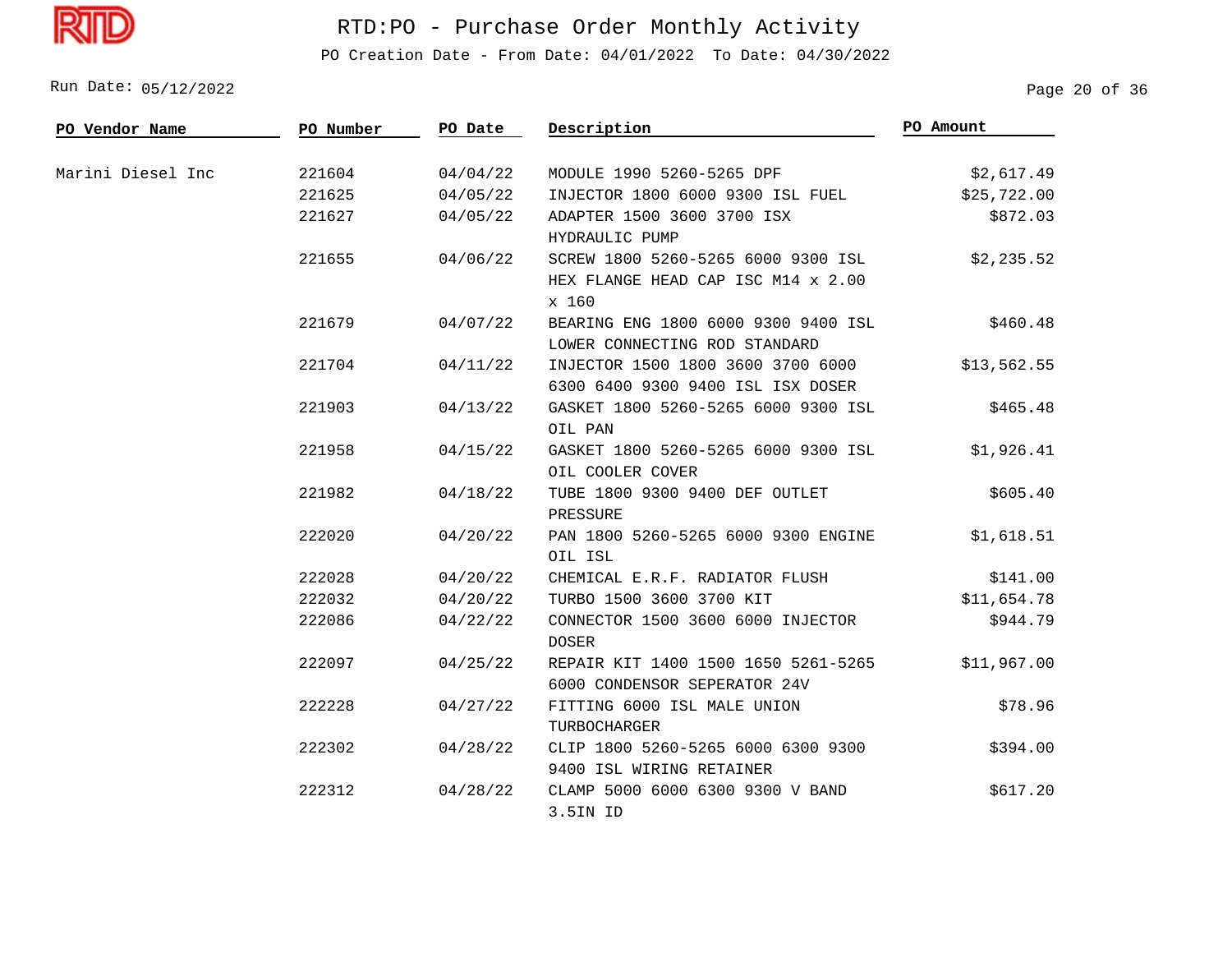D

## RTD:PO - Purchase Order Monthly Activity

PO Creation Date - From Date: 04/01/2022 To Date: 04/30/2022

05/12/2022 Run Date: Page 21 of 36

| PO Vendor Name                  | PO Number                    | PO Date                      | Description                                     | PO Amount   |  |  |
|---------------------------------|------------------------------|------------------------------|-------------------------------------------------|-------------|--|--|
| Marini Diesel Inc               | 222316                       | 04/28/22                     | BEARING ENG 5260-5265 6000 ISL MAIN<br>SET      | \$3,025.32  |  |  |
| Total for Vendor:               | Marini Diesel Inc            |                              |                                                 | \$78,908.92 |  |  |
| Maxwell Industries R & D        | 222323                       | 04/29/22                     | MSV 73328-73332 - Repair LRV Shocks             | \$8,102.50  |  |  |
| Inc<br>Total for Vendor:        |                              | Maxwell Industries R & D Inc |                                                 |             |  |  |
| McMaster-Carr Supply<br>Company | 221628                       | 04/05/22                     | Weatherstrip 3/8 X 1IN Self<br>Ashesive         | \$265.60    |  |  |
| Total for Vendor:               | McMaster-Carr Supply Company |                              |                                                 | \$265.60    |  |  |
| Mittera Group Inc               | 221879                       | 04/12/22                     | 121D0003 General Printing Services<br>- Mittera | \$50,000.00 |  |  |
| Total for Vendor:               | Mittera Group Inc            |                              |                                                 | \$50,000.00 |  |  |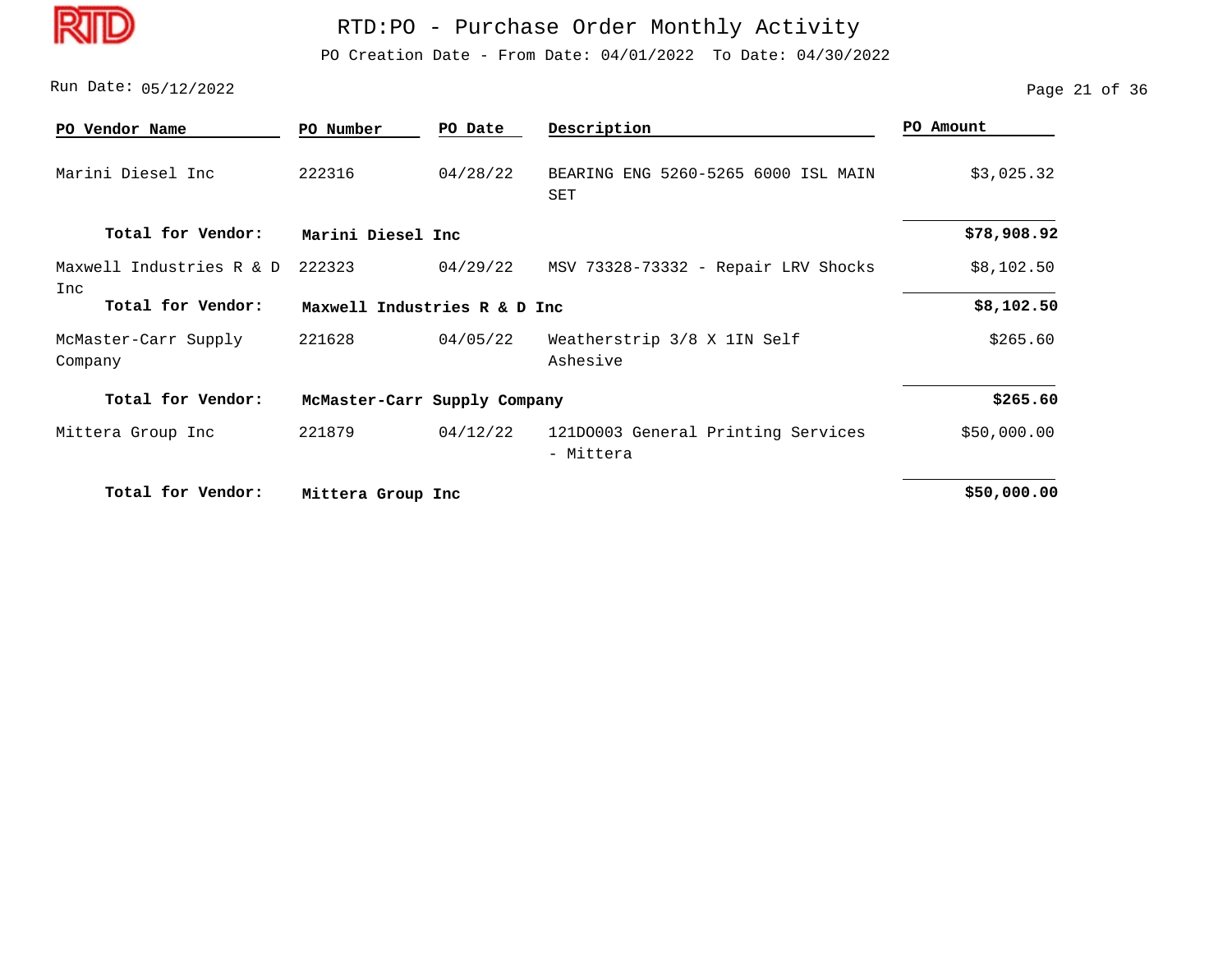

PO Creation Date - From Date: 04/01/2022 To Date: 04/30/2022

Run Date: 05/12/2022 20136 Page 22 Of 36

| PO Vendor Name                          | PO Number          | PO Date                              | Description                                                | PO Amount   |
|-----------------------------------------|--------------------|--------------------------------------|------------------------------------------------------------|-------------|
| Mohawk Mfg. & Supply Co.                | 221588             | 04/01/22                             | ALARM 6000 BEEPER WARNING KNEELING<br>RAMP BACK-UP         | \$668.40    |
|                                         | 221728             | 04/12/22                             | BRAKE PADS 1500 1990 3600 3700 6000<br>ALL AXLES MA703 KIT | \$13,860.00 |
|                                         | 221905             | 04/13/22                             | BELT 1500 3600 3700 A/C COMPRESSOR                         | \$1,163.20  |
|                                         | 221931             | 04/14/22                             | VALVE 6000 BRAKE APPLICATION E-8P                          | \$1,739.50  |
|                                         | 221961             | 04/15/22                             | BELL 5000 6000 12V ALARM FIRE<br>DETECTION SYSTEM          | \$342.00    |
|                                         | 222088             | 04/22/22                             | VALVE AIR 3600 5000 6000 PRESSURE<br><b>REGULATOR</b>      | \$378.40    |
|                                         | 222094             | 04/22/22                             | SOCKET DEUTSCH CONNECTOR 16 WIRE                           | \$374.94    |
|                                         | 222101             | 04/25/22                             | VALVE 1800 9300 9400 R-14 CENTER &<br>REAR BRAKES          | \$786.60    |
|                                         | 222227             | 04/27/22                             | VALVE 1800 9300 9400 R-14 CENTER &<br>REAR BRAKES          | \$847.20    |
| Total for Vendor:                       |                    | Mohawk Mfg. & Supply Co.             |                                                            | \$20,160.24 |
| Motion Sensors Inc                      | 221892             | 04/13/22                             | HARNESS SENSOR MOTOR SPEED AXLE 2&5<br>SD160 DEN V LRV     | \$3,905.77  |
| Total for Vendor:                       | Motion Sensors Inc |                                      |                                                            | \$3,905.77  |
| Motion and Flow Control<br>Products Inc | 221662             | 04/06/22                             | GREASE BARIUM PARKER 2 OZ TUBE<br>BRAKE TREADLE MECHANISM  | \$184.36    |
| Total for Vendor:                       |                    | Motion and Flow Control Products Inc |                                                            | \$184.36    |
| Mouser Electronics, Inc.                | 221891             | 04/13/22                             | TOOL LRV EXTRACTION LEMO                                   | \$392.08    |
|                                         | 222089             | 04/22/22                             | TERMINAL 1650 SENSITIVE EDGE<br>HARNESS                    | \$57.75     |
| Total for Vendor:                       |                    | Mouser Electronics, Inc.             |                                                            | \$449.83    |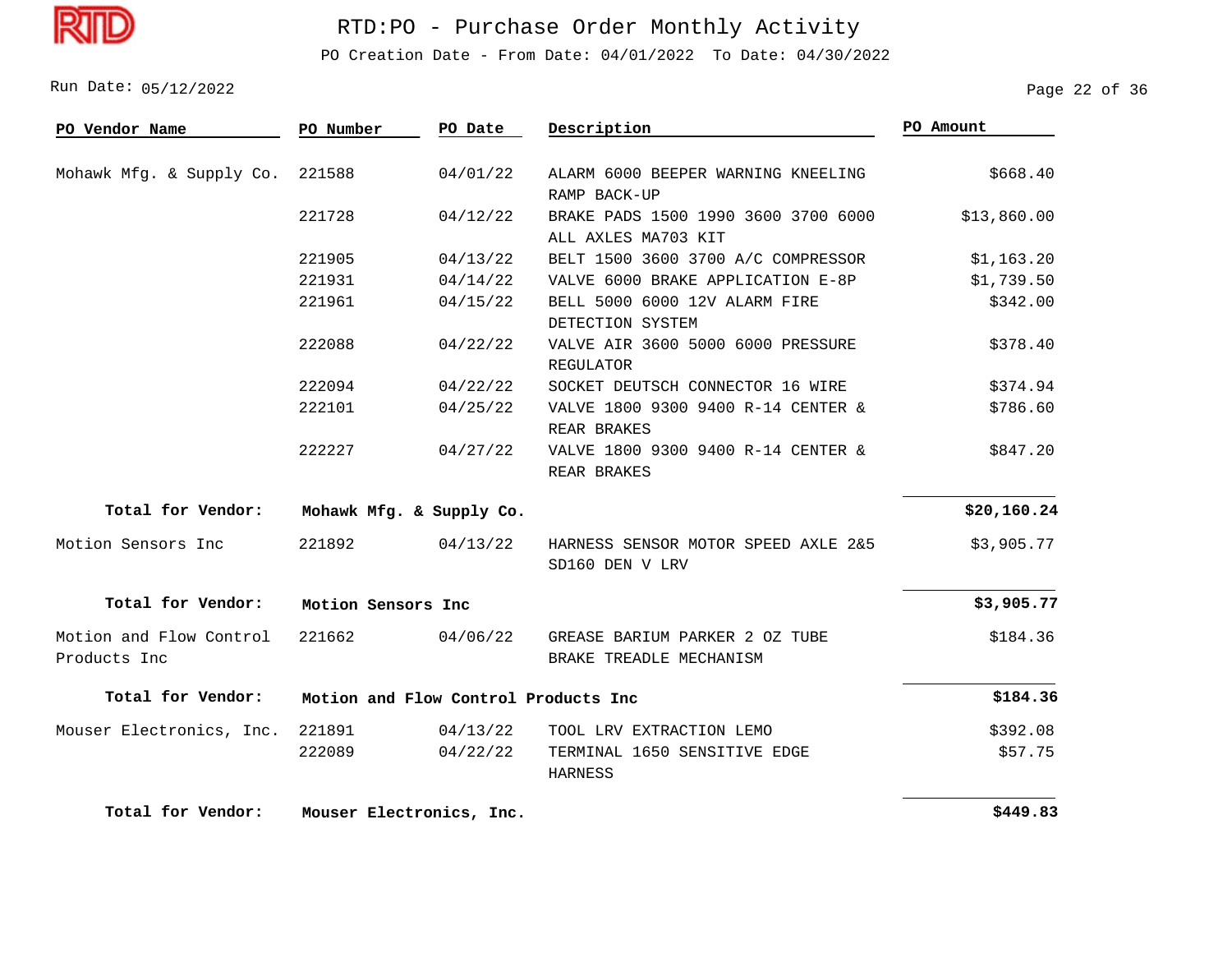

PO Creation Date - From Date: 04/01/2022 To Date: 04/30/2022

Run Date: 05/12/2022 23 Of 36

| PO Vendor Name        | PO Number             | PO Date                          | Description                                                           | PO Amount    |
|-----------------------|-----------------------|----------------------------------|-----------------------------------------------------------------------|--------------|
| Muncie Transit Supply | 221729                | 04/12/22                         | GASKET 1800 6000 9300 ANTI-SPILL<br>DEF FILL ADAPTER                  | \$7,764.96   |
|                       | 221962                | 04/15/22                         | STRAP 5000 BRAKE ANCHOR PIN DRIVE<br>AXLE                             | \$121.80     |
|                       | 222090                | 04/22/22                         | STUD 1500 1990 3600 3700 BLOCK ASSY<br>ALTERNATOR AND CHARGING SYSTEM | \$591.12     |
|                       | 222309                | 04/28/22                         | CAP FUEL 1500 3600 3700 5000 6000<br>9300 FILL DUST COVER             | \$1,273.68   |
|                       | 222314                | 04/28/22                         | BELT 1800 9300 A/C COMPRESSOR                                         | \$739.00     |
| Total for Vendor:     | Muncie Transit Supply |                                  |                                                                       | \$10,490.56  |
| NAPA Auto Parts       | 221963                | 04/15/22                         | LUBRICANT WD40 PENELUBE 16 OZ                                         | \$1,500.00   |
| Total for Vendor:     | NAPA Auto Parts       |                                  |                                                                       | \$1,500.00   |
| Nagels North America  | 222300                | 04/28/22                         | 3,000,000 TVM Thermal Tickets @<br>2000 tickets per roll.             | \$50,400.00  |
|                       | 222318                | 04/28/22                         | 7,350,000 INIT Thermal Ticket rolls<br>@ 700 ticket per roll          | \$64,575.00  |
| Total for Vendor:     | Nagels North America  |                                  |                                                                       | \$114,975.00 |
| National Coatings &   | 221657                | 04/06/22                         | PAINT BUS WHITE 3/4 GAL IMRON                                         | \$217.13     |
| Supplies Inc          | 221906                | 04/13/22                         | BINDER IMRON ELITE PRODUCTIVE                                         | \$2,239.34   |
|                       | 221932                | 04/14/22                         | ACTIVATOR MID TEMP DUPONT                                             | \$1,298.44   |
|                       | 222023                | 04/20/22                         | CLEANER PREPSOL CLEANING SOLVENT<br>FOR METAL                         | \$1,430.94   |
| Total for Vendor:     |                       | National Coatings & Supplies Inc |                                                                       | \$5,185.85   |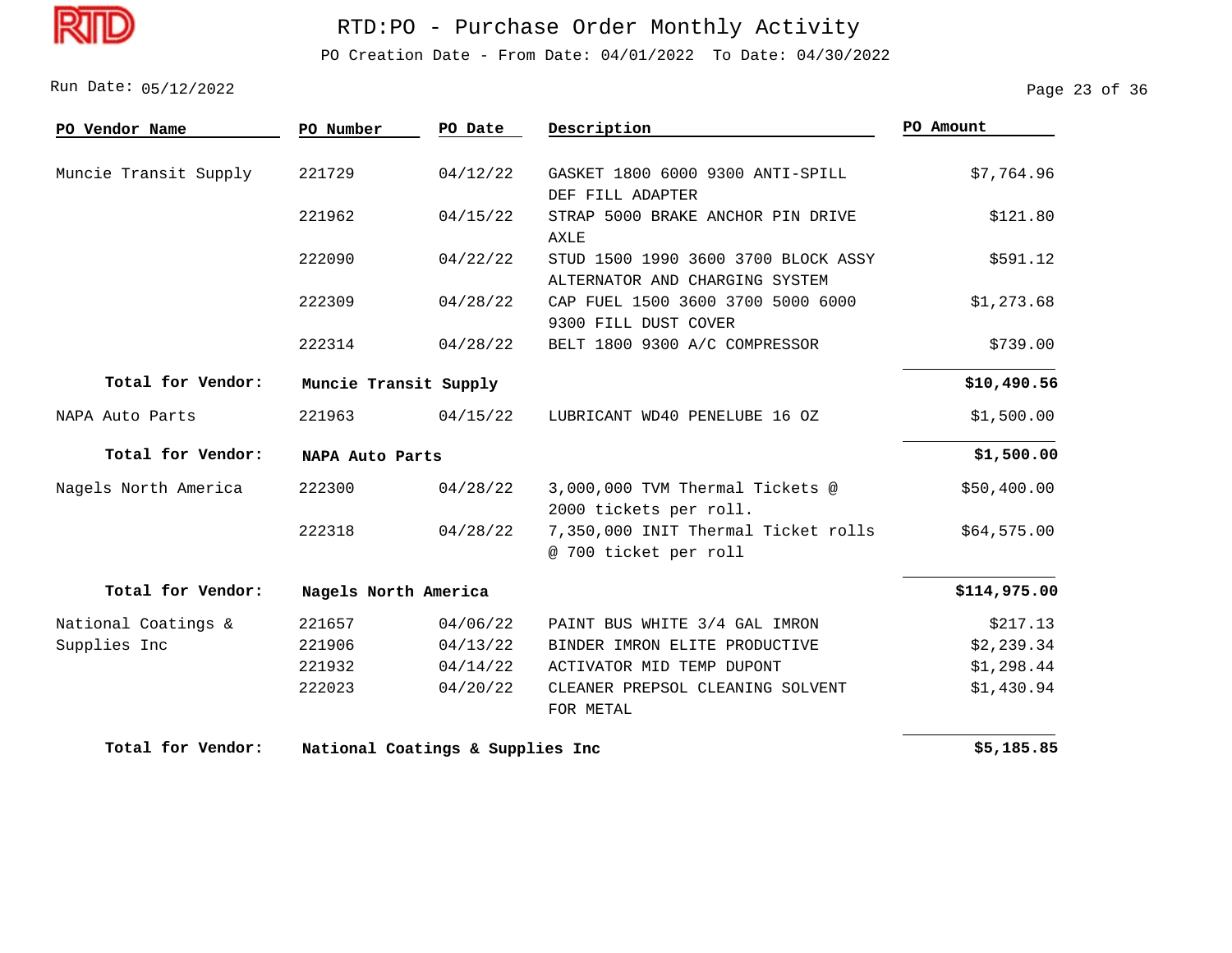

PO Creation Date - From Date: 04/01/2022 To Date: 04/30/2022

05/12/2022 Run Date: Page 24 of 36

| PO Vendor Name        | PO Number             | PO Date                            | Description                                         | PO Amount   |
|-----------------------|-----------------------|------------------------------------|-----------------------------------------------------|-------------|
| National Oak          | 221630                | 04/05/22                           | Sandpaper Disc Roloc 3IN 80GRIT                     | \$580.00    |
| Distributors Inc      | 221688                | 04/08/22                           | Sandpaper 320 Grit Cloth Roll                       | \$921.24    |
|                       |                       |                                    | Utility 3M                                          |             |
|                       | 221907                | 04/13/22                           | SANDPAPER 40 GRIT 2-3/4 X 16-1/2                    | \$330.00    |
|                       |                       |                                    | STICKY AIR FILE                                     |             |
|                       | 221952                | 04/15/22                           | Chemical Adhesive Plastic Thin                      | \$1,086.24  |
|                       |                       |                                    | Medium                                              |             |
| Total for Vendor:     |                       | National Oak Distributors Inc      |                                                     | \$2,917.48  |
| Neopart Transit LLC   | 221674                | 04/07/22                           | GOVERNOR 1400 1650 5000 6000 AIR<br>COMPRESSOR      | \$1,890.30  |
|                       | 221705                | 04/11/22                           | LUGNUT 1500 1990 3600 6000 FRONT<br><b>TAG</b>      | \$554.00    |
|                       | 221933                | 04/14/22                           | CARRIER 1500 6000 BRAKE CALIPER                     | \$766.43    |
|                       | 221964                | 04/15/22                           | TIE ROD 1500 1990 3600 TAG AXLE RH                  | \$1,087.40  |
|                       | 222091                | 04/22/22                           | HUBCAP 5000 6000 FRONT                              | \$453.40    |
| Total for Vendor:     | Neopart Transit LLC   |                                    |                                                     | \$4,751.53  |
| Newark Corporation    | 221967                | 04/15/22                           | PANEL LRV DEN I-IV VOD DATA SYSTEM<br>6 INCH        | \$16,744.00 |
| Total for Vendor:     | Newark Corporation    |                                    |                                                     | \$16,744.00 |
| North Pacific         | 221888                | 04/13/22                           | TIP ASSEMBLY SPEAKER 5 1/4" LRV                     | \$246.25    |
| Communications, Inc.  |                       |                                    |                                                     |             |
| Total for Vendor:     |                       | North Pacific Communications, Inc. |                                                     | \$246.25    |
| Northglenn Winlectric | 221894                | 04/13/22                           | Eaton NGH312036E 1200A, three-pole,<br>480V breaker | \$9,980.00  |
| Total for Vendor:     | Northglenn Winlectric |                                    |                                                     | \$9,980.00  |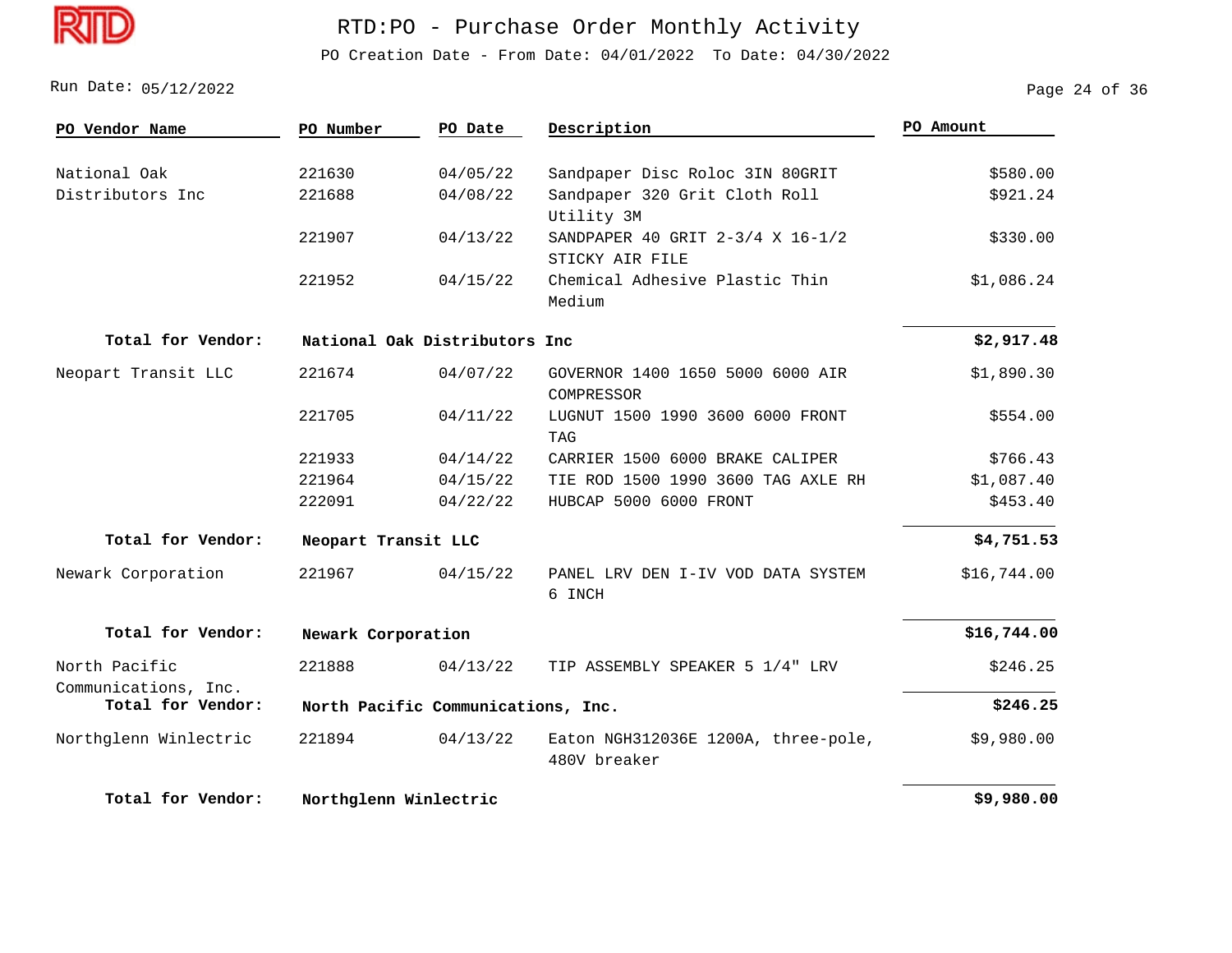

PO Creation Date - From Date: 04/01/2022 To Date: 04/30/2022

#### Run Date: 05/12/2022 25 Of 36

| PO Vendor Name                      | PO Number             | PO Date                          | Description                                                                                   | PO Amount     |  |
|-------------------------------------|-----------------------|----------------------------------|-----------------------------------------------------------------------------------------------|---------------|--|
| Onspot of North America<br>Inc      | 221711                | 04/11/22                         | CHAIN WHEEL 3700 AUTO CHAINS S/S                                                              | \$243.42      |  |
| Total for Vendor:                   |                       | Onspot of North America Inc      |                                                                                               | \$243.42      |  |
| Oracle America Inc                  | 222037                | 04/20/22                         | 17DH022 Oracle/Aconex SaaS - Option<br>Year #3 (final Option year)                            | \$167,000.00  |  |
| Total for Vendor:                   |                       | Oracle America Inc               |                                                                                               |               |  |
| Osborn Mechanical<br>Services       | 221695                | 04/11/22                         | 18DM004-0 Osborn Mechanical<br>Services - Custodial/Graffiti/Snow<br>Removal - Orig PO 177686 | \$206, 251.00 |  |
| Total for Vendor:                   |                       | Osborn Mechanical Services       |                                                                                               | \$206,251.00  |  |
| PPG Architectural                   | 221908                | 04/13/22                         | COATING NON-SLIP BLACK PPG                                                                    | \$474.20      |  |
| Finishes, Inc.<br>Total for Vendor: |                       | PPG Architectural Finishes, Inc. |                                                                                               | \$474.20      |  |
| Parts Systems                       | 221714                | 04/11/22                         | Chemical Sealant Fast Set White                                                               | \$193.68      |  |
| Total for Vendor:                   | Parts Systems         |                                  |                                                                                               | \$193.68      |  |
| Prevost Car (US) Inc.               | 222092                | 04/22/22                         | MOTOR 1500 3600 5237-5265 SPHEROS<br>THERMO 300                                               | \$381.80      |  |
| Total for Vendor:                   | Prevost Car (US) Inc. |                                  |                                                                                               | \$381.80      |  |
| Prime Industries Inc.               | 221976                | 04/18/22                         | Chemical Sealant Fast Set Grey                                                                | \$193.20      |  |
| Total for Vendor:                   | Prime Industries Inc. |                                  |                                                                                               | \$193.20      |  |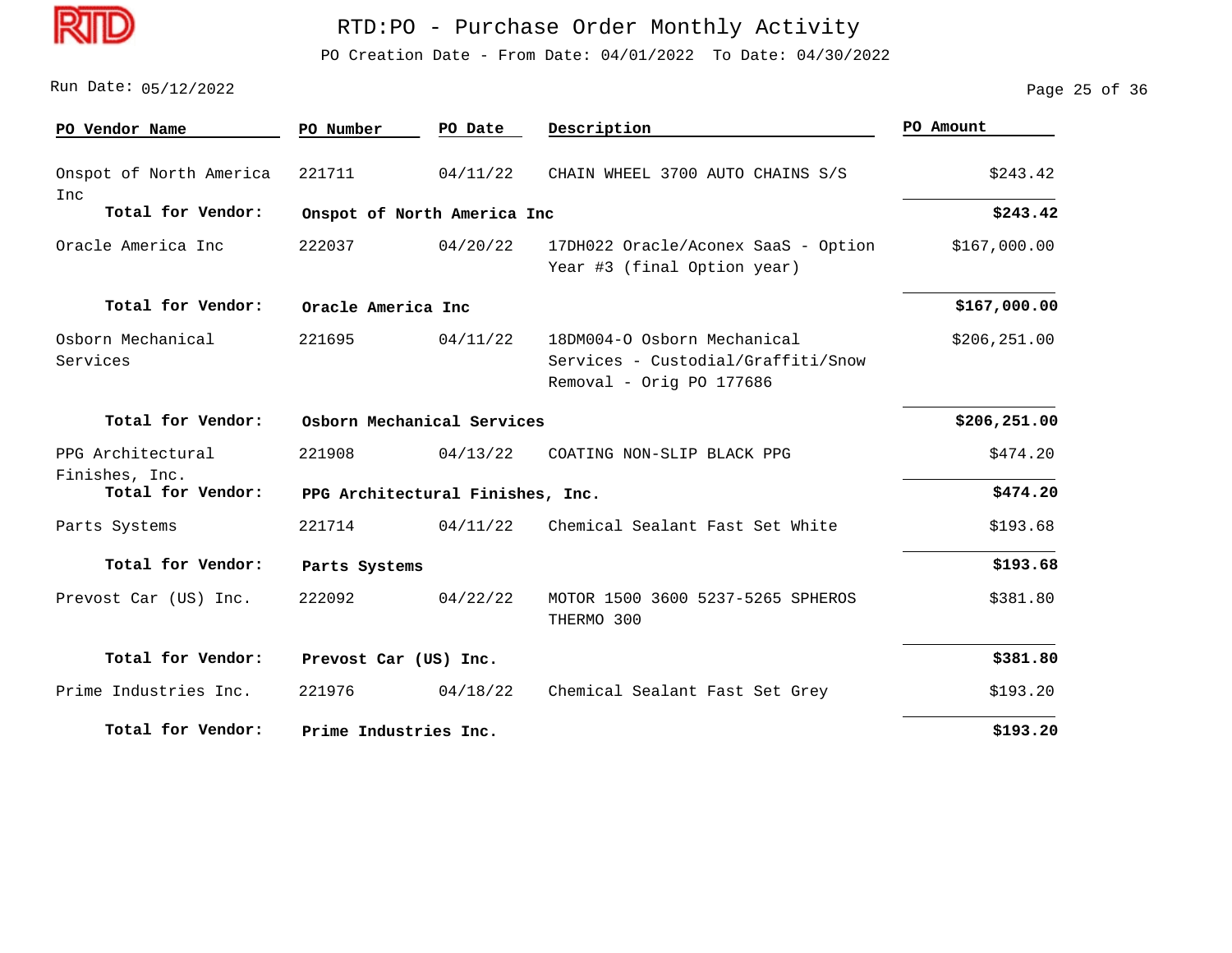

PO Creation Date - From Date: 04/01/2022 To Date: 04/30/2022

05/12/2022 Run Date: Page 26 of 36

| PO Vendor Name        | PO Number             | PO Date  | Description                                                                                  | PO Amount   |
|-----------------------|-----------------------|----------|----------------------------------------------------------------------------------------------|-------------|
| R.F.S., Inc.          | 221605                | 04/04/22 | CUP RPS 0.9L PLUG IN SIEVE STANDARD<br>PAINT GUN                                             | \$573.32    |
|                       | 221909                | 04/13/22 | ADHESIVE 3-M RUBBER PLASTIC SCOTCH-<br>WELD                                                  | \$659.40    |
| Total for Vendor:     | R.F.S., Inc.          |          |                                                                                              | \$1,232.72  |
| Regal Cinemas Inc     | 222053                | 04/21/22 | Colorado Cinema Group Parking Lease<br>- US36 & McCaslin PnR - Snow<br>Removal Reimbursement | \$3,183.50  |
| Total for Vendor:     | Regal Cinemas Inc     |          |                                                                                              | \$3,183.50  |
| Rhinehart Oil Co. LLC | 221893                | 04/13/22 | LUBRICANT DELVAC 75W-90 SYNTHETIC<br><b>GEAR</b>                                             | \$2,032.50  |
| Total for Vendor:     | Rhinehart Oil Co. LLC |          |                                                                                              | \$2,032.50  |
| Royal Supply Company  | 222042                | 04/21/22 | TOOL DDEC PIN REMOVER                                                                        | \$325.20    |
| Total for Vendor:     | Royal Supply Company  |          |                                                                                              | \$325.20    |
| SEH Inc               | 221884                | 04/12/22 | 16F0017 Balance Due (replaces PO<br>#158914)                                                 | \$5,791.00  |
|                       | 221973                | 04/15/22 | WO #3 Design for the East<br>Metro/District Shops Hoist Project.<br>121F0004SEH              | \$88,746.61 |
| Total for Vendor:     | SEH Inc               |          |                                                                                              | \$94,537.61 |
| Safe Fleet Bus & Rail | 221615                | 04/04/22 | GLASS MIRROR BOTTOM FLAT DEN V LRV                                                           | \$953.70    |
| Total for Vendor:     | Safe Fleet Bus & Rail |          |                                                                                              | \$953.70    |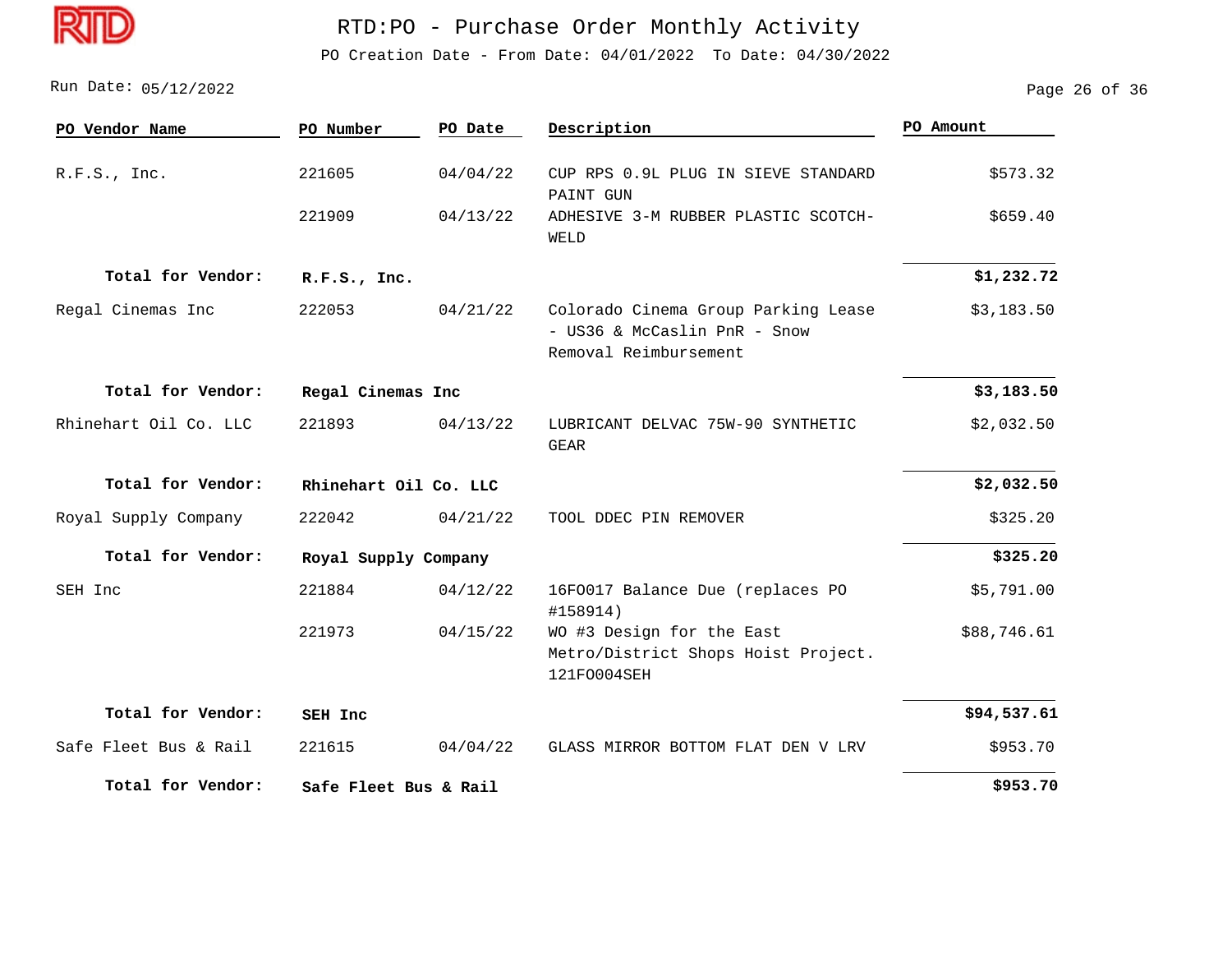

PO Creation Date - From Date: 04/01/2022 To Date: 04/30/2022

Run Date: 05/12/2022 2008 Page 27 of 36

| PO Vendor Name                 | PO Number               | PO Date                      | Description                        | PO Amount    |  |  |
|--------------------------------|-------------------------|------------------------------|------------------------------------|--------------|--|--|
|                                |                         |                              |                                    |              |  |  |
| Scheidt & Bachmann USA         | 221944                  | 04/14/22                     | 86294500- MKV20-System cpl.        | \$13, 253.40 |  |  |
| Inc                            |                         |                              | Thd/2*Ekz double                   |              |  |  |
|                                | 222326                  | 04/29/22                     | 5103803- 5103804 RMA#30748- HYBRID | \$11,246.00  |  |  |
|                                |                         |                              | CARD READER IUR250                 |              |  |  |
| Total for Vendor:              |                         | Scheidt & Bachmann USA Inc   |                                    | \$24,499.40  |  |  |
| Schunk Carbon Technology       | 221645                  | 04/06/22                     | ACTUATOR LRV DEN I-VII LOWERING    | \$12,352.96  |  |  |
| <b>LLC</b>                     |                         |                              | DEVICE PANTOGRAPH                  |              |  |  |
|                                | 221988                  | 04/18/22                     | SHAFT BEARING ASSY PANTOGRAPH LRV  | \$2,159.52   |  |  |
|                                | 222107                  | 04/25/22                     | SPRING LOOP LRV DEN I-VIII         | \$3,115.94   |  |  |
|                                |                         |                              | PANTOGRAPH PAN HEAD                |              |  |  |
| Total for Vendor:              |                         | Schunk Carbon Technology LLC |                                    | \$17,628.42  |  |  |
| Securr                         | 221713                  | 04/11/22                     | Secure Trash Cans                  | \$12,979.80  |  |  |
| Total for Vendor:              | Securr                  |                              |                                    | \$12,979.80  |  |  |
| Seon Design (USA) Corp.        | 221589                  | 04/01/22                     | CAMERA SEON WEDGE 720P 1080P 3MP   | \$2,400.00   |  |  |
|                                |                         |                              | 3.6MM EXTERNAL                     |              |  |  |
|                                | 221990                  | 04/18/22                     | CAMERA SEON WEDGE 720P 1080P 3MP   | \$4,800.00   |  |  |
|                                |                         |                              | 3.6MM EXTERNAL                     |              |  |  |
| Total for Vendor:              | Seon Design (USA) Corp. |                              |                                    | \$7,200.00   |  |  |
|                                |                         |                              |                                    |              |  |  |
| Sid Harvey Industries,<br>Inc. | 222062                  | 04/21/22                     | Hose A/C Charging Red              | \$303.00     |  |  |
| Total for Vendor:              |                         | Sid Harvey Industries, Inc.  |                                    |              |  |  |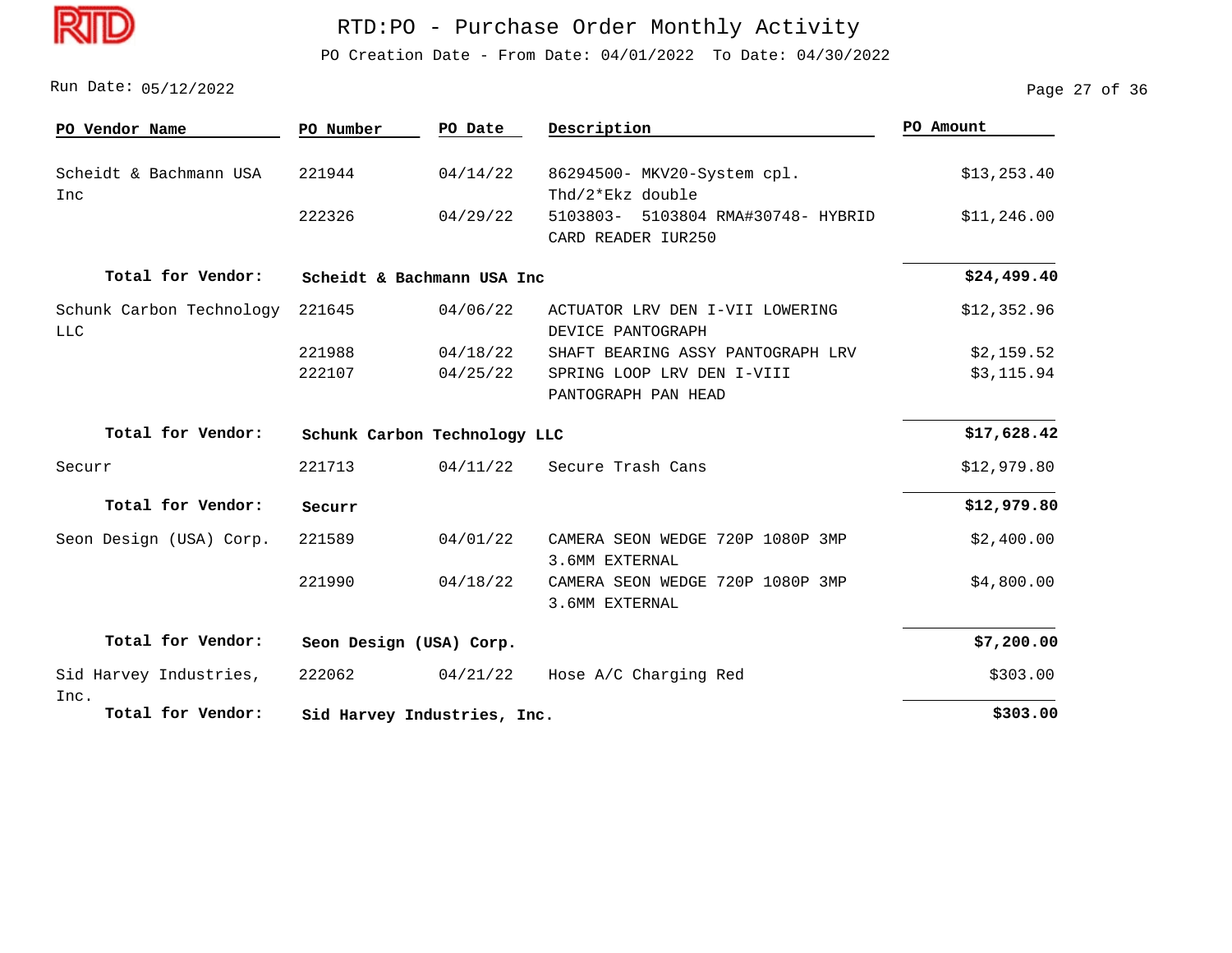

PO Creation Date - From Date: 04/01/2022 To Date: 04/30/2022

Run Date: 05/12/2022 28 Of 36

| PO Vendor Name                       | PO Number            | PO Date                           | Description                                                | PO Amount     |
|--------------------------------------|----------------------|-----------------------------------|------------------------------------------------------------|---------------|
| Siemens Mobility Inc                 | 221678               | 04/07/22                          | TIRE KIT DEN VIII LRV                                      | \$106, 400.00 |
|                                      | 221710               | 04/11/22                          | COUPLER MOW TUNED RECEIVER SIEMENS                         | \$999.00      |
|                                      |                      |                                   | 790 HZ                                                     |               |
|                                      | 221943               | 04/14/22                          | SUPPORTING SPRING DRAWGEAR COUPLER                         | \$11,310.00   |
|                                      |                      |                                   | LRV                                                        |               |
|                                      | 222007               | 04/19/22                          | MODULE LRV DEN V-VII IGBT PHASE                            | \$137,940.00  |
|                                      |                      |                                   | POWER BRAKE                                                |               |
|                                      | 222012               | 04/19/22                          | COIL ATS PICKUP LRV                                        | \$8,988.00    |
|                                      | 222070               | 04/22/22                          | EHU POWER TRUCK LRV DEN VIII                               | \$96,366.00   |
|                                      | 222071               | 04/22/22                          | EHU CENTER TRUCK LRV DEN VIII                              | \$107,289.00  |
|                                      | 222072               | 04/22/22                          | ECU ASSEMBLY POWER TRUCK LRV DEN                           | \$60,576.00   |
|                                      |                      |                                   | VIII                                                       |               |
|                                      | 222073               | 04/22/22                          | ECU ASSEMBLY CENTER TRUCK LRV DEN                          | \$30,939.00   |
|                                      |                      |                                   | VIII                                                       |               |
| Total for Vendor:                    | Siemens Mobility Inc |                                   |                                                            | \$560,807.00  |
| Southwest Seal & Supply,<br>Inc.     | 221682               | 04/07/22                          | Seal Chesterton Hoist 10-5/8IN Ram<br>Kit                  | \$2,994.00    |
| Total for Vendor:                    |                      | Southwest Seal & Supply, Inc.     |                                                            | \$2,994.00    |
| Spacecraft Components<br>Corporation | 221886               | 04/13/22                          | Plug Connector Straight ATS SZ16-<br>10P W/3EA 14AWG Den V | \$430.00      |
| Total for Vendor:                    |                      | Spacecraft Components Corporation |                                                            | \$430.00      |
| Sunglo Window Films Inc.             | 221619               | 04/05/22                          | Film Anti-Graffiti Lexan 60IN X<br>100FT Roll              | \$5,250.00    |
|                                      | 221878               | 04/12/22                          | Film Anti-Graffiti Lexan 60IN X<br>100FT Roll              | \$3,500.00    |
| Total for Vendor:                    |                      | Sunglo Window Films Inc.          |                                                            | \$8,750.00    |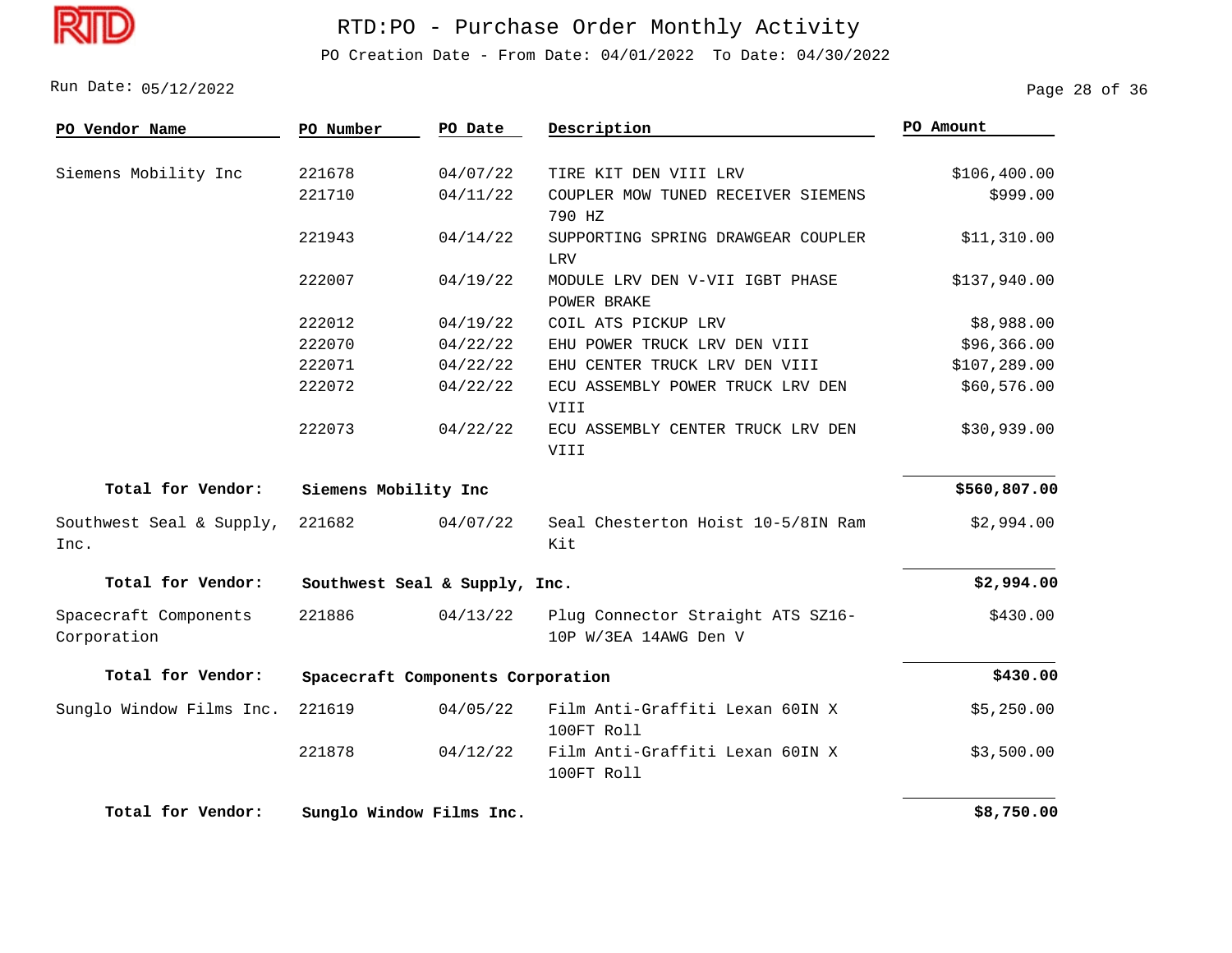

PO Creation Date - From Date: 04/01/2022 To Date: 04/30/2022

Run Date: 05/12/2022 2005 2006 2007 2007 2008 2007 2009 2007 2008 2007 2009 2007 2008 21:00 2007 2008 21:00 20

| PO Vendor Name                         | PO Number           | PO Date                      | Description                                                   | PO Amount   |  |  |
|----------------------------------------|---------------------|------------------------------|---------------------------------------------------------------|-------------|--|--|
| TRC Engineering Services<br><b>LLC</b> | 221617              | 04/04/22                     | Inspections New Flyer Buses                                   | \$12,640.00 |  |  |
| Total for Vendor:                      |                     | TRC Engineering Services LLC |                                                               |             |  |  |
| Talk the Rockies                       | 221954              | 04/15/22                     | MICROPHONE FOR LAPEL PORTABLE RADIO<br>WITH EMERGENCY BUTTON  | \$5,084.80  |  |  |
| Total for Vendor:                      |                     | Talk the Rockies             |                                                               |             |  |  |
| Team Petroleum, LLC                    | 221946              | 04/14/22                     | CHEMICAL CLEANER SOLVENT WINDSHIELD<br>WIPER WASHER READY-MIX | \$393.80    |  |  |
|                                        | 222225              | 04/27/22                     | TRANSMISSION ZF ECOFLUID A<br>FLUID<br>LIFE 55 GAL DRUM       | \$5,748.78  |  |  |
| Total for Vendor:                      | Team Petroleum, LLC |                              |                                                               | \$6,142.58  |  |  |
| Teknoware Inc                          | 221635              | 04/05/22                     | SWITCH LRV<br>DEN I-VII ENCODER RUN<br>NUMBER SIGN            | \$520.00    |  |  |
|                                        | 221872              | 04/12/22                     | SIGN LRV DEN VIII SIDE DESTINATION                            | \$5,484.00  |  |  |
| Total for Vendor:                      | Teknoware Inc       |                              |                                                               | \$6,004.00  |  |  |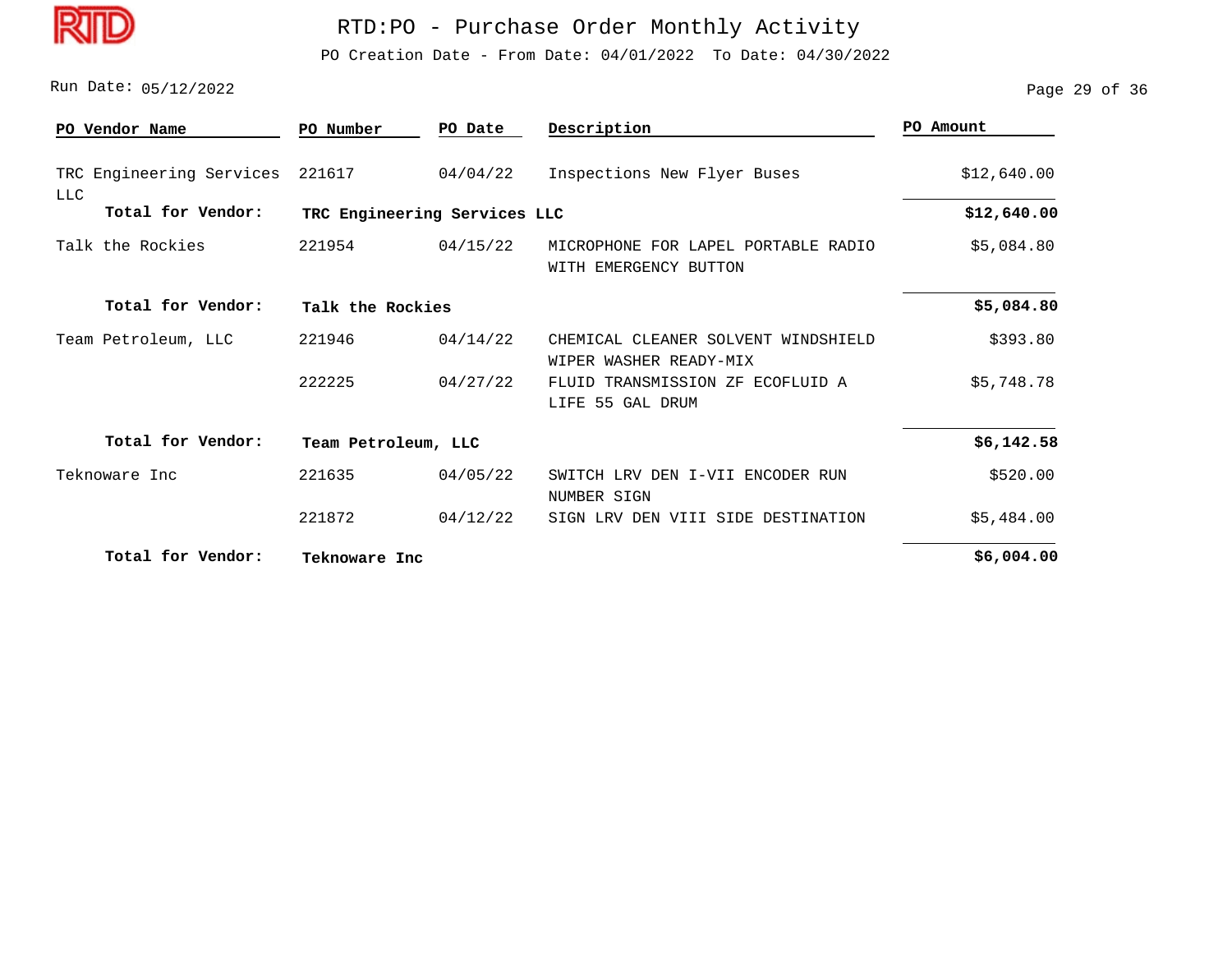

PO Creation Date - From Date: 04/01/2022 To Date: 04/30/2022

Run Date: 05/12/2022 2005 2006 2007 2008 2007 2010 2010 2010 2010 2020 2031 2040 2040 2040 2040 2040 2040 2040

| PO Vendor Name                   | PO Number | PO Date  | Description                                                       | PO Amount  |
|----------------------------------|-----------|----------|-------------------------------------------------------------------|------------|
| The AfterMarket Parts<br>Company | 221579    | 04/01/22 | SPRING 1500 1990 GAS PARCEL RACK<br><b>DOOR</b>                   | \$217.80   |
|                                  | 221584    | 04/01/22 | SEAL 1800 9300 PINION SHAFT<br>DIFFERENTIAL                       | \$666.18   |
|                                  | 221600    | 04/04/22 | VALVE 3600 3700 DRIVERS FLOOR<br><b>HEATER</b>                    | \$3,696.53 |
|                                  | 221620    | 04/05/22 | AIR BAG 1500 3600 3700 TAG                                        | \$4,446.32 |
|                                  | 221639    | 04/05/22 | VALVE AIR SURGE TANK SCHRADER 1/4<br>MPT                          | \$451.50   |
|                                  | 221661    | 04/06/22 | VALVE 1500 1800 3600 6000 9300 KIT<br>CHECK MAINTENANCE AIR DRYER | \$688.00   |
|                                  | 221667    | 04/07/22 | BOLT 1500 1990 3600 3700 5000 6000<br>TORQUE PLATE FRONT AND TAG  | \$1,268.60 |
|                                  | 221684    | 04/08/22 | SWITCH 1800 9300 9400 POSITION                                    | \$2,423.24 |
|                                  | 221685    | 04/08/22 | HEADLIGHT 1800 9300 ASSY C/S W/TURN<br>SIGNAL LED                 | \$2,506.64 |
|                                  | 221690    | 04/08/22 | FILTER A/C 1500 1990 3600 RETURN<br>AIR                           | \$1,861.20 |
|                                  | 221697    | 04/11/22 | FILLER 1500 3600 3700 ASSY DEF EMCO                               | \$3,269.70 |
|                                  | 221698    | 04/11/22 | BRACKET 1500 1990 3600 3700 LH<br>SUSPENSION TAG AXLE             | \$1,767.03 |
|                                  | 221726    | 04/12/22 | CLUTCH 1500 3600 3700 WITH COIL<br>BITZER A/C COMPRESSOR          | \$4,955.16 |
|                                  | 221885    | 04/13/22 | HOSE 1500 1990 3600 3700 RECEIVER<br>TO CONDENSER                 | \$913.20   |
|                                  | 221920    | 04/14/22 | VALVE 1800 9300 BRAKE PILOT RELAY                                 | \$2,190.20 |
|                                  | 221922    | 04/14/22 | DOOR 1800 9300 FUSEBOX ACCESS                                     | \$5,347.40 |
|                                  | 221923    | 04/14/22 | HEADLIGHT ASSY 1500 LH LED                                        | \$4,074.46 |
|                                  | 221977    | 04/18/22 | LIGHT 1500 ASSY LED ULTRA CAPACITOR<br><b>ACTIA</b>               | \$4,726.09 |
|                                  | 221978    | 04/18/22 | Connector Elec 1500 6000 W/120 Res                                | \$3,770.89 |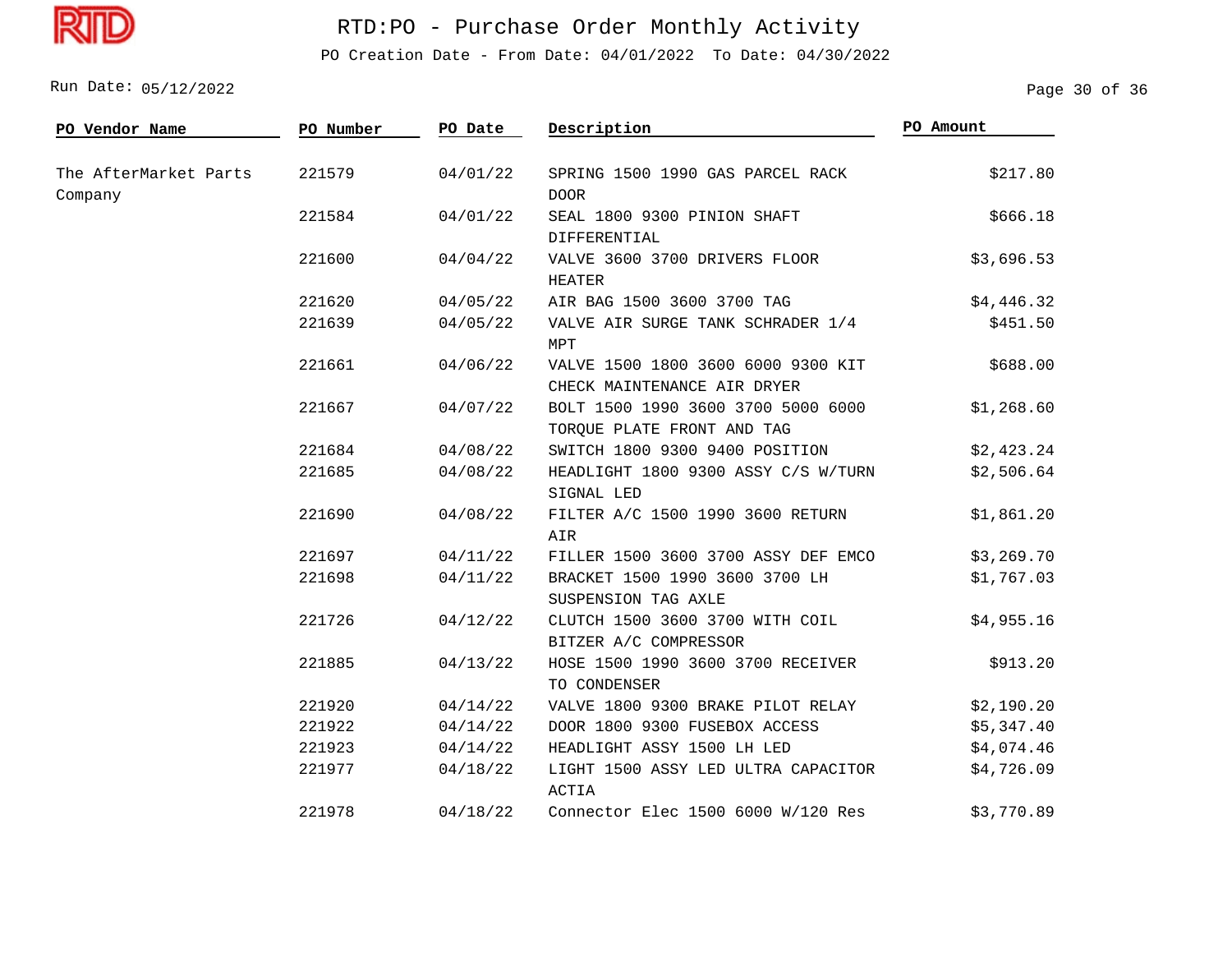

## RTD:PO - Purchase Order Monthly Activity

PO Creation Date - From Date: 04/01/2022 To Date: 04/30/2022

Run Date: 05/12/2022 2008 Page 31 of 36

| PO Vendor Name        | PO Number | PO Date  | Description                                                           | PO Amount   |
|-----------------------|-----------|----------|-----------------------------------------------------------------------|-------------|
| The AfterMarket Parts |           |          | J1939 Cable                                                           |             |
| Company               | 222013    | 04/20/22 | MOUNT 1500 3600 RUBBER RUB RAIL<br>FUEL COMP DOOR                     | \$2,864.75  |
|                       | 222014    | 04/20/22 | CARRIER 1800 9300 BRAKE LH<br>STREETSIDE CENTER AXLE                  | \$2,974.46  |
|                       | 222015    | 04/20/22 | JUMPSTART ASSY 9300 BATTERY<br>COMPARTMENT                            | \$2,077.38  |
|                       | 222044    | 04/21/22 | BLOCK 1500 1990 2800 3600 3700<br>DRIVE-UP WOOD                       | \$2,505.00  |
|                       | 222068    | 04/22/22 | GLASS 1500 1990 3600 3700<br>DESTINATION WINDSCREEN DEFROSTER<br>GRID | \$1,105.00  |
|                       | 222076    | 04/22/22 | STATOR 1800 5261-5265 6000 9300<br>REMAN ALTERNATOR EMP 450           | \$2,006.42  |
|                       | 222077    | 04/22/22 | VALVE 1800 9300 RELAY BRAKE R-14                                      | \$2,792.97  |
|                       | 222078    | 04/22/22 | GLASS 1500 1990 3600 3700<br>DESTINATION WINDSCREEN DEFROSTER<br>GRID | \$2,210.00  |
|                       | 222100    | 04/25/22 | SOLENOID 1500 1990 3600 3700<br>CONTROL VALVE                         | \$283.38    |
|                       | 222208    | 04/26/22 | GLASS 1800 9300 DESTINATION SIGN<br>FRONT                             | \$1,012.46  |
|                       | 222211    | 04/27/22 | COIL 1800 9300 9400 FLOOR HEATER<br>C/S                               | \$695.38    |
|                       | 222212    | 04/27/22 | PANEL 1800 9300 CS LOWER REAR<br>COMPLETE                             | \$5,552.48  |
|                       | 222213    | 04/27/22 | LAMP 3600 LH CONSOLE                                                  | \$5,503.30  |
|                       | 222214    | 04/27/22 | DOOR 1500 WHEELCHAIR LIFT BAGGAGE<br>RH                               | \$11,520.90 |
|                       | 222321    | 04/28/22 | BOOT 1500 ENTRANCE DOOR FINGER<br><b>GUARD</b>                        | \$634.61    |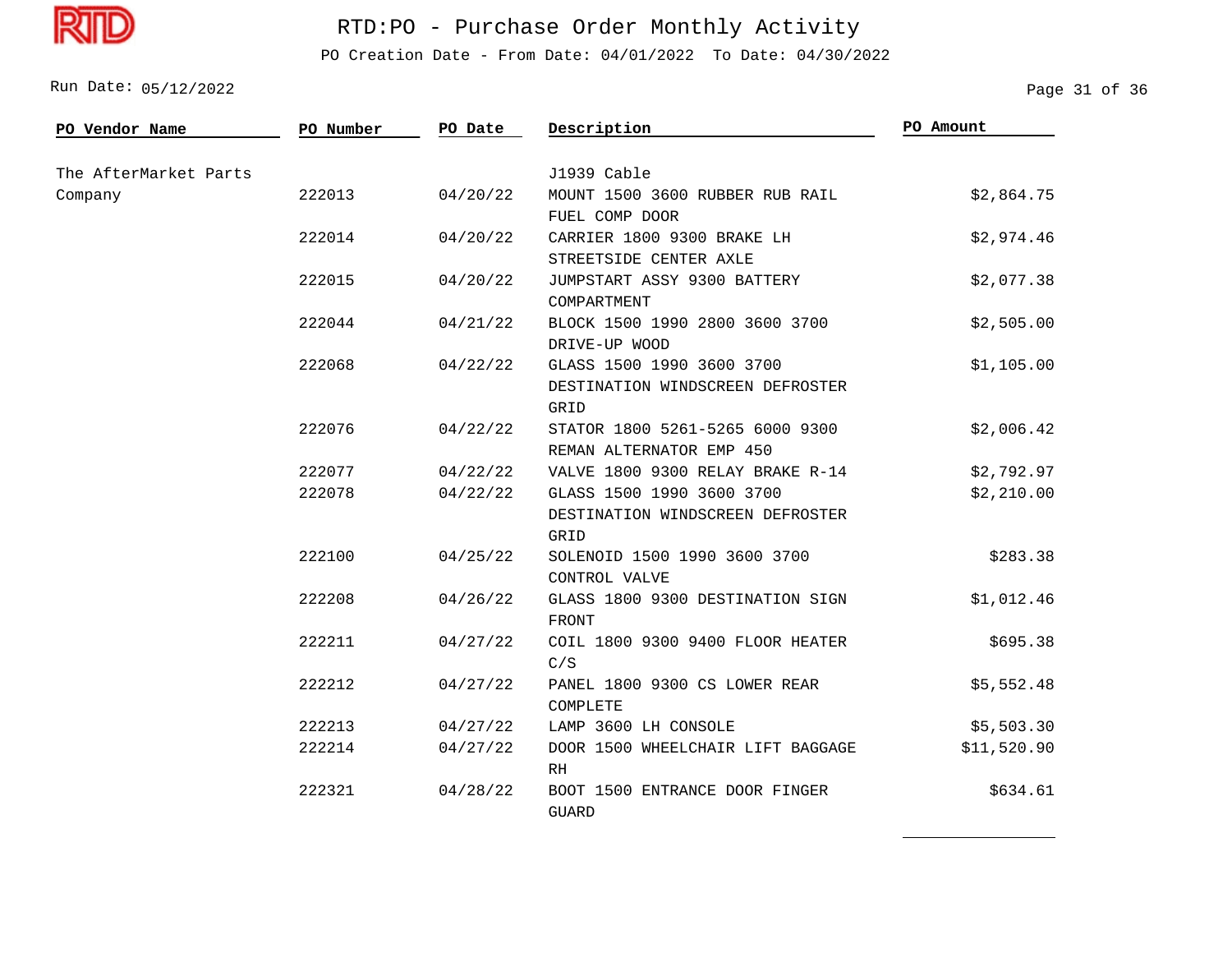

PO Creation Date - From Date: 04/01/2022 To Date: 04/30/2022

| PO Vendor Name                                  | PO Number               | PO Date                       | Description                                                                                                           | PO Amount    |
|-------------------------------------------------|-------------------------|-------------------------------|-----------------------------------------------------------------------------------------------------------------------|--------------|
| Total for Vendor: The AfterMarket Parts Company |                         |                               |                                                                                                                       | \$92,978.63  |
| The Brass Star Group LLC 222035                 |                         | 04/20/22                      | 722DH019 The Brass Star Group -<br>Transit Watch Mobile App                                                           | \$134,811.60 |
| Total for Vendor: The Brass Star Group LLC      |                         |                               |                                                                                                                       | \$134,811.60 |
| The Home Depot Pro                              | 222025                  | 04/20/22                      | Pad Scotch Brite Scrubbing White 3M                                                                                   | \$115.00     |
| Total for Vendor: The Home Depot Pro            |                         |                               |                                                                                                                       | \$115.00     |
| The Well Church                                 | 221971                  | 04/15/22                      | IGA 54DP008 The Well Church Park-N-<br>Ride 2022                                                                      | \$13,304.76  |
| Total for Vendor: The Well Church               |                         |                               |                                                                                                                       | \$13,304.76  |
| Thermo King of Dallas                           | 221911                  | 04/13/22                      | Chemical Refrigerant 407C                                                                                             | \$2,372.45   |
| <b>LLC</b><br>Total for Vendor:                 |                         | Thermo King of Dallas LLC     |                                                                                                                       | \$2,372.45   |
| Titan Laboratories                              | 221983                  | 04/18/22                      | BOTTLE OIL SAMPLE TITAN W/PROBE                                                                                       | \$12,648.00  |
| Total for Vendor:                               | Titan Laboratories      |                               |                                                                                                                       | \$12,648.00  |
| Traffic Signal Controls,                        | 222036                  | 04/20/22                      | Micro Purchase Bracket for Welton                                                                                     | \$165.00     |
| Inc.<br>Total for Vendor:                       |                         | Traffic Signal Controls, Inc. |                                                                                                                       | \$165.00     |
| TransPro Consulting LLC                         | 221676                  | 04/07/22                      | 122RB008 TransPro Consulting -<br>Recruitment Services Communications<br>Executive and Director of Human<br>Resources | \$54,000.00  |
| Total for Vendor:                               | TransPro Consulting LLC |                               |                                                                                                                       | \$54,000.00  |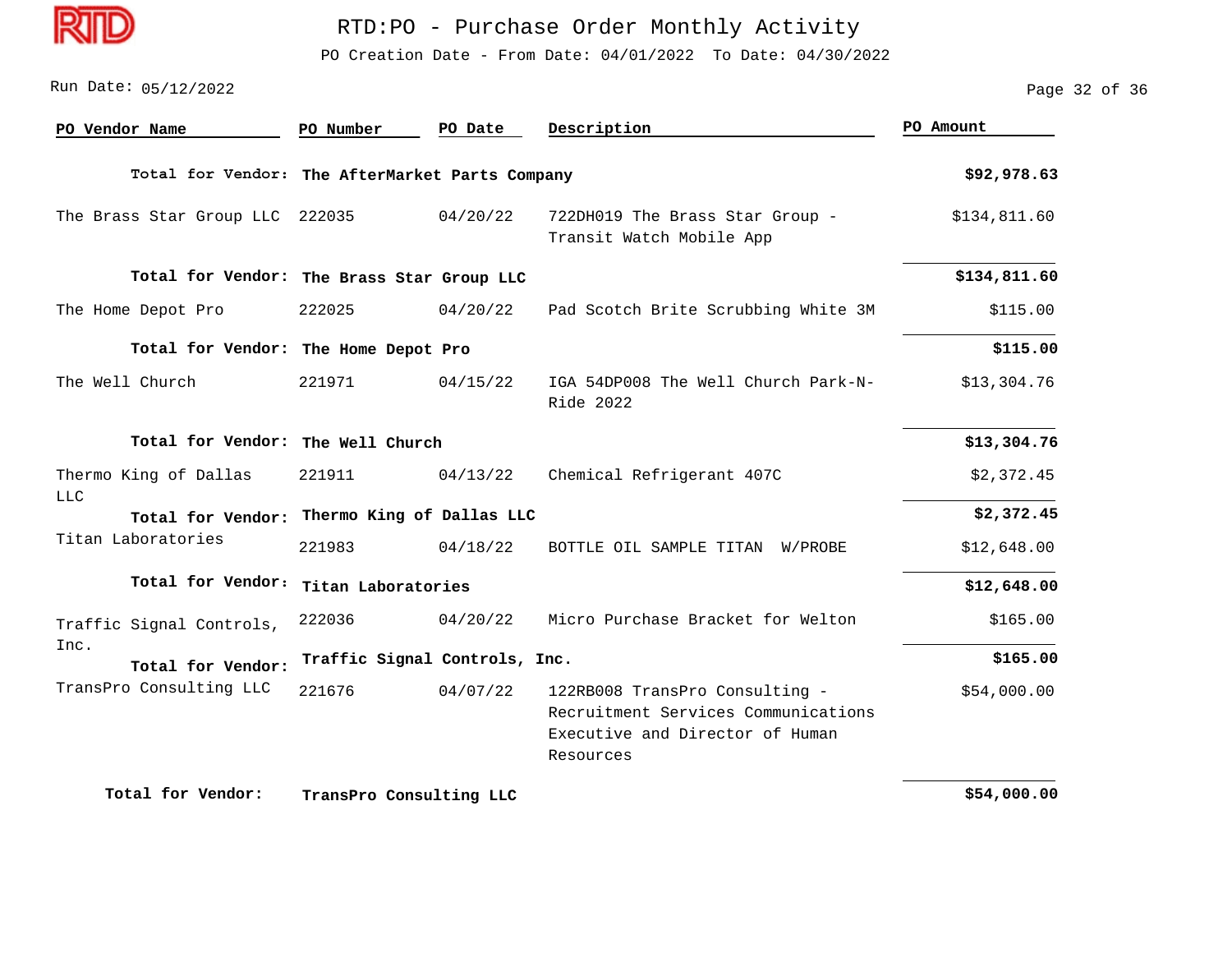PO Creation Date - From Date: 04/01/2022 To Date: 04/30/2022

Run Date: 05/12/2022 2008 Page 33 of 36

| PO Vendor Name                            | PO Number                              | PO Date        | Description                                                                                 | PO Amount      |  |  |
|-------------------------------------------|----------------------------------------|----------------|---------------------------------------------------------------------------------------------|----------------|--|--|
| Transdev On Demand Inc                    | 221969                                 | 04/15/22       | 16DH046 TransDev On Demand - see<br>orig PO 158834 - this PO for<br>invoice processing ONLY | \$2,000,000.00 |  |  |
| Total for Vendor:                         | Transdev On Demand Inc                 |                |                                                                                             | \$2,000,000.00 |  |  |
| Transwest ATTP                            | 221689                                 | 04/08/22       | FLUID DIESEL EXHAUST DEF 2.5 GAL<br>CONTAINER                                               | \$1,072.80     |  |  |
|                                           | 222063                                 | 04/21/22       | FILTER FUEL 1500 3600 3700 ISX                                                              | \$5,863.20     |  |  |
| Total for Vendor:                         |                                        | Transwest ATTP |                                                                                             |                |  |  |
| Trulite Glass & Aluminum<br>Solutions LLC | 221965                                 | 04/15/22       | GLASS 1800 6000 9300 LAMINATED SIDE<br>GRAY 44 PCT 84 IN X 48 IN                            | \$5,705.70     |  |  |
| Total for Vendor:                         | Trulite Glass & Aluminum Solutions LLC | \$5,705.70     |                                                                                             |                |  |  |
| UMB Bank N.A.                             | 221649                                 | 04/06/22       | 2022 UMB Banking Service Fees                                                               | \$35,082.63    |  |  |
| Total for Vendor:                         | UMB Bank N.A.                          |                |                                                                                             | \$35,082.63    |  |  |
| Vapor Bus International                   | 221939                                 | 04/14/22       | SPRING 1650 DRIVER DOOR<br>.483X.054X2.5 SS                                                 | \$231.00       |  |  |
|                                           | 221984                                 | 04/18/22       | BRACKET 1650 STABILIZER CUP SHAFT<br>ASSY RH                                                | \$411.40       |  |  |
| Total for Vendor:                         | Vapor Bus International                |                |                                                                                             | \$642.40       |  |  |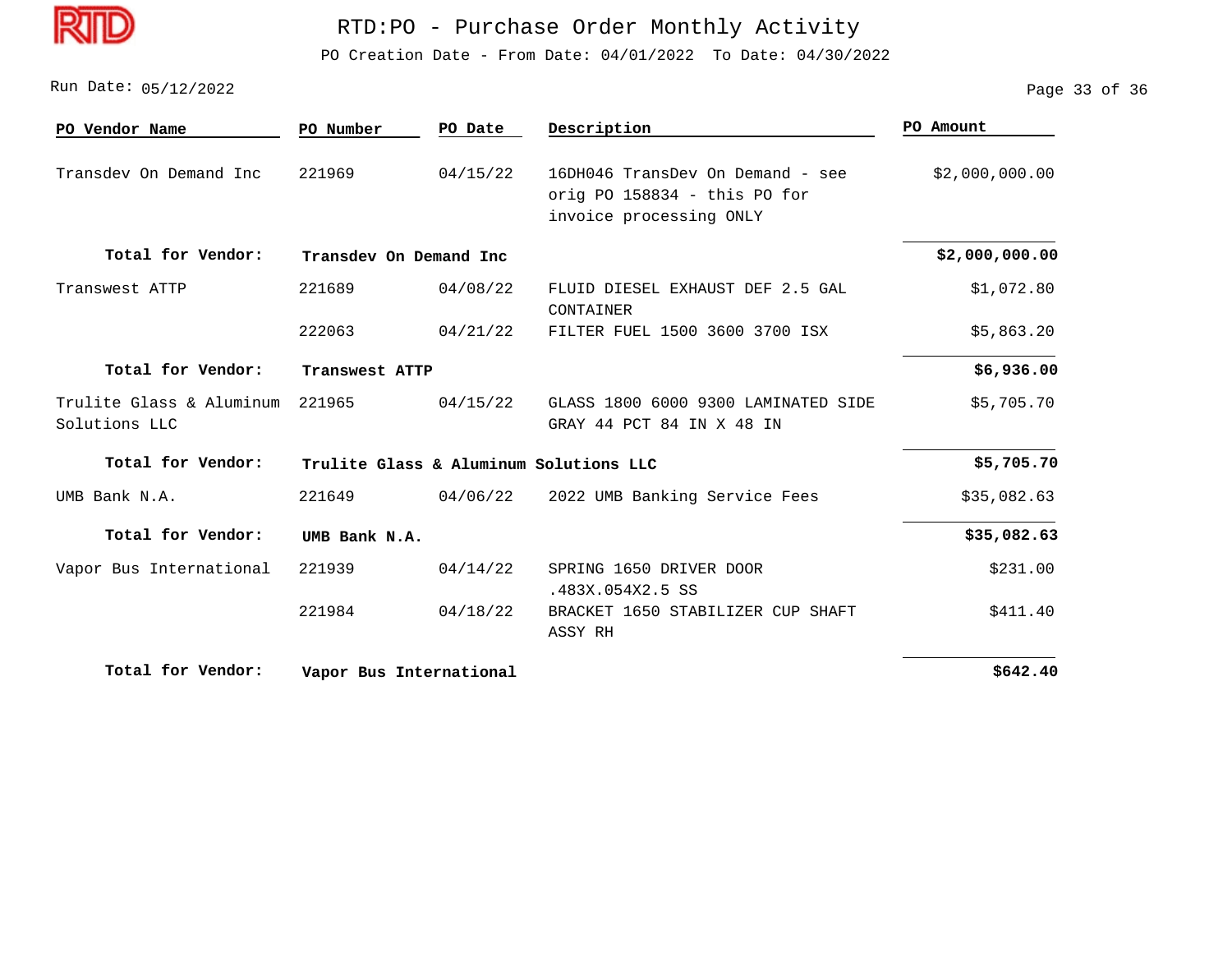

PO Creation Date - From Date: 04/01/2022 To Date: 04/30/2022

Run Date: 05/12/2022 2008 Page 34 of 36

| PO Vendor Name                       | PO Number     | PO Date                           | Description                                                                                                                | PO Amount      |  |  |
|--------------------------------------|---------------|-----------------------------------|----------------------------------------------------------------------------------------------------------------------------|----------------|--|--|
| Vehicle Maintenance<br>Program, Inc. | 221675        | 04/07/22                          | CHEMICAL PB BLASTER 11 OZ.<br>PENETRATING CATALYST                                                                         | \$479.52       |  |  |
|                                      | 221918        | 04/13/22                          | MASK DISPOSABLE EAR LOOP BLUE 3 PLY<br>50 PER BOX                                                                          | \$7,500.00     |  |  |
|                                      | 222024        | 04/20/22                          | LIGHT 1500 1990 LED CLEARANCE REAR<br><b>RED</b>                                                                           | \$1,207.20     |  |  |
| Total for Vendor:                    |               | Vehicle Maintenance Program, Inc. |                                                                                                                            |                |  |  |
| Via Mobility Services                | 221970        | 04/15/22                          | 16DH061 Via Mobility - See Original<br>PO 159102 - this PO processed to<br>allow invoicing processing from<br>orig PO ONLY | \$7,150,000.00 |  |  |
| Total for Vendor:                    |               | Via Mobility Services             |                                                                                                                            |                |  |  |
| Vision Chemical Systems<br>Inc       | 221945        | 04/14/22                          | Chemical Cleaner Solvent Parts<br>Washer Tank 55GL Dm                                                                      | \$2,100.00     |  |  |
| Total for Vendor:                    |               | Vision Chemical Systems Inc       |                                                                                                                            | \$2,100.00     |  |  |
| Vitalyst, LLC                        | 221590        | 04/01/22                          | Extended Hours Represented User<br>Support Trial 2022                                                                      | \$8,000.00     |  |  |
|                                      | 221596        | 04/01/22                          | After-Hours Desktop Support 2022 -<br>2025 (Renewal)                                                                       | \$74, 284.00   |  |  |
| Total for Vendor:                    | Vitalyst, LLC |                                   |                                                                                                                            | \$82,284.00    |  |  |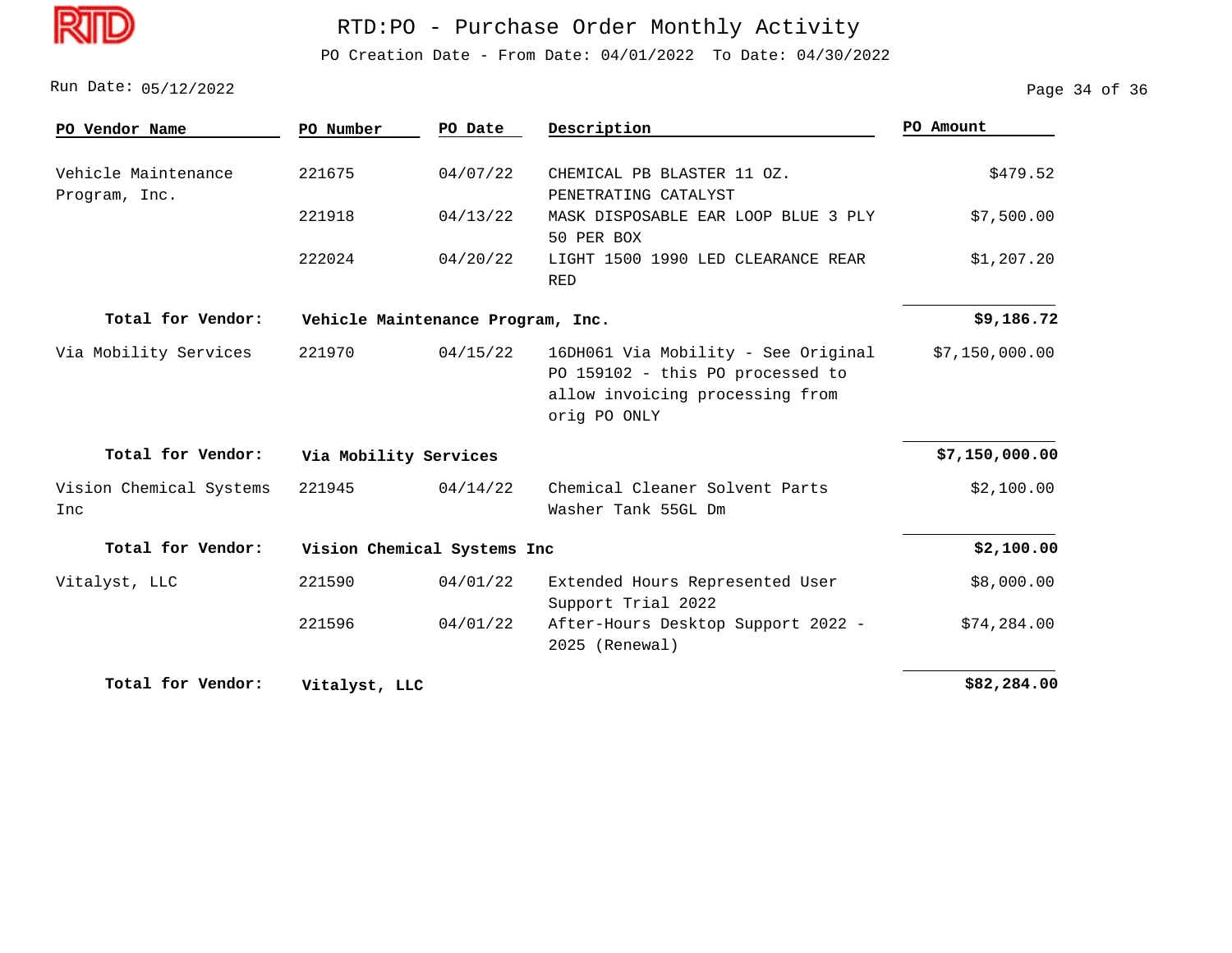

PO Creation Date - From Date: 04/01/2022 To Date: 04/30/2022

Run Date: 05/12/2022 2008 Page 35 of 36

| PO Vendor Name                | PO Number                  | PO Date                   | Description                                            | PO Amount   |  |
|-------------------------------|----------------------------|---------------------------|--------------------------------------------------------|-------------|--|
| Voith US Inc                  | 221609                     | 04/04/22                  | SEAL LRV DEN VI RING SEALING<br>GEARBOX FILL PLUG      | \$474.00    |  |
|                               | 222226                     | 04/27/22                  | PIN LRV DEN V-VII COTTER M30 CASTLE<br>NUT TRUCK FRAME | \$306.00    |  |
| Total for Vendor:             | Voith US Inc               |                           |                                                        | \$780.00    |  |
| WABTEC Passenger Transit      | 222290                     | 04/27/22                  | BREATHER LRV DEN V-VII HPU                             | \$3,324.00  |  |
| Total for Vendor:             |                            | WABTEC Passenger Transit  |                                                        |             |  |
| Walker Consultants            | 221972                     | 04/15/22                  | Nine Mile Parking Garage Repair<br>Plans               | \$72,000.00 |  |
| Total for Vendor:             | Walker Consultants         |                           |                                                        | \$72,000.00 |  |
| Western Paper<br>Distributors | 221677                     | 04/07/22                  | TOWEL RAG WYPALL WORK HORSE<br>KIMBERLY                | \$3,358.80  |  |
|                               | 221731                     | 04/12/22                  | BAG TRASH BUS 1MIL LOW DENSITY<br>PLASTIC              | \$5,860.00  |  |
|                               | 221732                     | 04/12/22                  | TOWEL UTILITY BUS 9 X 10.5                             | \$6,181.92  |  |
|                               | 221910                     | 04/13/22                  | SOAP LIQUID HAND DIAL 1 LITER<br><b>BOTTLE</b>         | \$1,976.00  |  |
| Total for Vendor:             | Western Paper Distributors |                           |                                                        | \$17,376.72 |  |
| Western-Cullen-Hayes<br>Inc.  | 221633                     | 04/05/22                  | BRACKET ARMATURE SUPPORT MOW GATE<br>MECH 3590 WCH     | \$258.00    |  |
| Total for Vendor:             |                            | Western-Cullen-Hayes Inc. |                                                        |             |  |